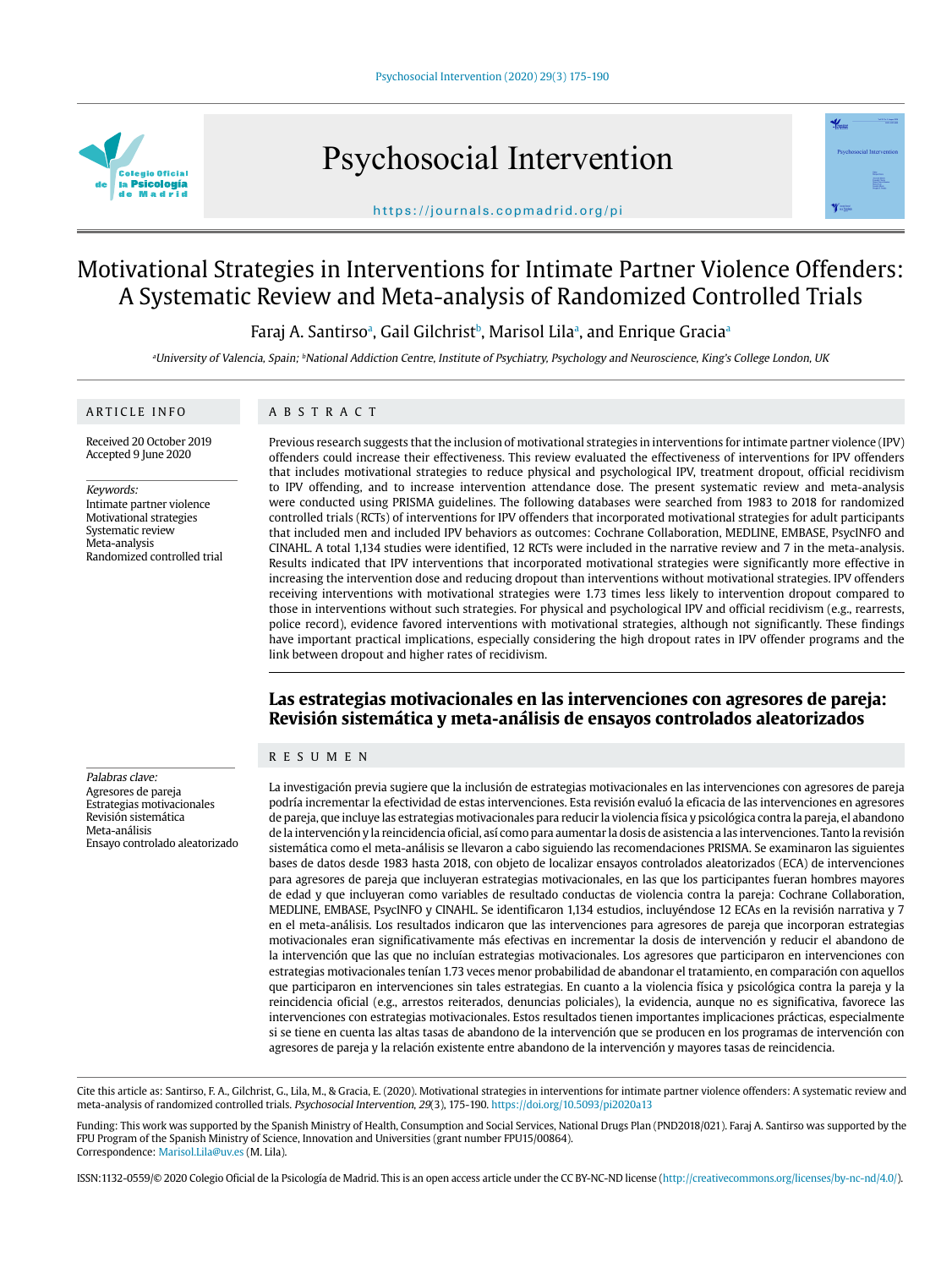Intimate partner violence (IPV) against women is a widespread public health problem with serious consequences on victims' physical and psychological health, their children, and the wider society (Campbell, 2002; Ellsberg et al., 2008; Gracia, Rodríguez et al., 2020; Guedes et al., 2016; Martín-Fernández et al., 2019, 2020; Okuda et al., 2011; Vilariño et al., 2018; World Health Organization, 2013). Given the importance and complex nature of IPV, prevention and intervention strategies need to be targeted at different levels (i.e., individual, relational, contextual, and socio-cultural levels; Gracia, 2014; Gracia et al., 2008; Gracia, Lila, et al., 2020; Heise, 2011; Jewkes, 2002; Jewkes et al., 2015; World Health Organization, 2002). IPV offender intervention programs are one of the main treatment approaches aimed at preventing further violence (Cannon et al., 2016; Price & Rosenbaum, 2009; Voith et al., 2018). However, metaanalyses focused on the effectiveness of IPV offender intervention programs have shown small effect sizes (Arias et al., 2013; Babcock et al., 2004; Cheng et al., 2019; Eckhardt et al., 2013; Feder & Wilson, 2005; Gondolf, 2004; Smedslund et al., 2011).

Research has identified a number of factors explaining the modest effectiveness of IPV offender intervention programs. High levels of attrition, low motivation to change, lack of acceptance of responsibility, low working alliance, and limited engagement in treatment activities are among these factors (Gerlock, 2001; Martín-Fernández, Gracia, Marco, et al., 2018; Saunders, 2008; Stuart et al., 2007). Levels of attrition are high in IPV offender intervention programs, ranging from 15% to 58% (Babcock et al., 2004; Bennett et al., 2007; Daly & Pelowski, 2000; Feder & Wilson, 2005; Jewell & Wormith, 2010; Olver et al., 2011; Rondeau et al., 2001). This is an important concern and challenge for the reduction and prevention of IPV, since program dropout is associated with higher recidivism rates (Bennett et al., 2007; Chen et al., 1989; Coulter & VandeWeerd, 2009; Dutton et al., 1997; Gondolf, 2000; Taft et al., 2001). Additionally, IPV offenders typically show low levels of motivation to change at the intake phases of IPV offender programs (Carbajosa, Catalá-Miñana, Lila, & Gracia, 2017; Carbajosa, Catalá-Miñana, Lila, Gracia, et al., 2017; Crane et al., 2015; Zalmanowitz et al., 2013). This is an important issue, because IPV offenders in the most advanced stages of change are more likely to complete the treatment (Eckhardt et al., 2004; Levesque et al., 2000; Scott, 2004; Scott & Wolf, 2003). Furthermore, IPV offenders are characterized by their tendency to deny and minimize their violent behavior, as well as to blame the victims (Heckert & Gondolf, 2000; Henning & Holdford, 2006; Lila et al., 2014; Martín-Fernández, Gracia, & Lila, 2018). A large number of IPV offenders are courtmandated to attend these intervention programs instead of receiving a custodial sentence (Eckhardt et al., 2013; Price & Rosenbaum, 2009). Consequently, they may not be purely voluntary and self-motivated participants to attend, as they are 'forced' to undergo an intervention that they often feel is useless or unfair (Eckhardt et al., 2013; Lila et al., 2018; Stuart et al., 2007). Finally, some studies have suggested that IPV offender intervention programs often use confrontational approaches that can limit the development of positive treatment processes, such as working alliance and engagement in treatment activities, limiting the effectiveness of the intervention (Murphy & Baxter, 1997; Taft et al., 2003).

Several authors point out that the inclusion of motivational strategies, such as stages-of-change-based treatments, strengthsbased treatments, motivational interviewing, and retention techniques, could overcome some of these limitations, increasing the effectiveness of interventions for IPV offenders (Babcock et al., 2016; Feder & Wilson, 2005). Thus, motivational strategies, with proven evidence among other populations resistant to change (such as people with alcohol and drug disorders), are increasingly being incorporated into IPV offender intervention programs with promising results (Babcock et al., 2004; Eckhardt et al., 2013; Lee et al., 2004; Morrel et al., 2003; Musser et al., 2008; Saunders, 2008; Scott et al., 2011; Taft et al., 2001). The 'stages of change' model, or the Transtheoretical

Model of behavioral change (TTM; Prochaska & DiClemente, 1982; Prochaska et al., 1992), emphasizes that individuals proceed through a series of stages in preparing for, accomplishing, and maintaining behavior change (Prochaska & Velicer, 1997). Closely related to TTM, the Motivational Interviewing Techniques (MITs; Miller & Rollnick, 2002) assumes that participants arrive at interventions at different levels of readiness to change and focus on mobilizing a client's intrinsic motivation (Murphy & Maiuro, 2009). Finally, retention techniques (e.g., telephone calls about appointments and after missed sessions) are focused on maintaining participants within the intervention program (Taft & Murphy, 2007; Taft et al., 2003).

This body of research suggests potential benefits of incorporating motivational strategies into interventions for IPV offenders to increase its effectiveness. Therefore, the aim of this review was to rigorously assess the effectiveness of interventions for IPV offenders that includes motivational strategies in reducing physical and psychological IPV, treatment dropout, official recidivism to IPV offending (e.g., rearrests, police records), and in increasing intervention attendance dose. Only randomized controlled trial studies (RCTs) were included to obtain a precise effect size and to prevent possible confounding factors, as well as to ensure the replicability of the results (Ioannidis, 2015). RCTs are the gold standard for making comparisons between different interventions (Lilienfeld et al., 2018), since they afford enhanced control over different causes of spurious therapeutic efficacy, such as regression to the mean, spontaneous remission, or selection bias (Lilienfeld et al., 2014). As far as we are aware, this is the first systematic review and meta-analysis focusing on the effectiveness of motivational strategies in interventions for IPV offenders that has considered evidence only from RCTs.

#### **Method**

This systematic review and meta-analysis were undertaken in accordance with the Preferred Reporting Items for Systematic Reviews and Meta-Analyses (PRISMA) recommendations (Moher et al., 2009) and registered with the International Prospective Register of Systematic Reviews (PROSPERO 018: CRD42018110107).

### **Search Strategy**

A systematic search of the literature was carried out in Cochrane Collaboration, MEDLINE, EMBASE, PsycINFO and CINAHL, covering the period from 1983 to August 2018; 1983 was selected as the start date for the search as this was when first publication about motivational interviewing was published (Miller, 1983). The search strategy included combining terms for randomized controlled trials, IPV interventions, and motivational strategies (see Appendix). Given the different nomenclatures used for IPV and motivational strategies, we first carried out a thesaurus search from Cochrane Collaboration, CINAHL, PsycINFO, Emtree terms in EMBASE, and Mesh terms in Medline to include all related terms in the search strategy. Search terms used included terms related to intimate partner violence (e.g., abuse, batterer, domestic, dating, and marital) and motivational strategies (e.g., motivational interviewing, motivational enhancement therapy, motivational intervention), and the Cochrane Highly Sensitive Search Strategy (Lefebvre et al., 2011) was used for identifying RCTs. Forward and backward searches of all relevant records were conducted by performing electronic searches for further relevant articles by the first author of any identified study.

# **Eligibility**

Studies were eligible if (1) they were published during the 1983- 2018 period; (2) the sample consisted of adult participants; (3) the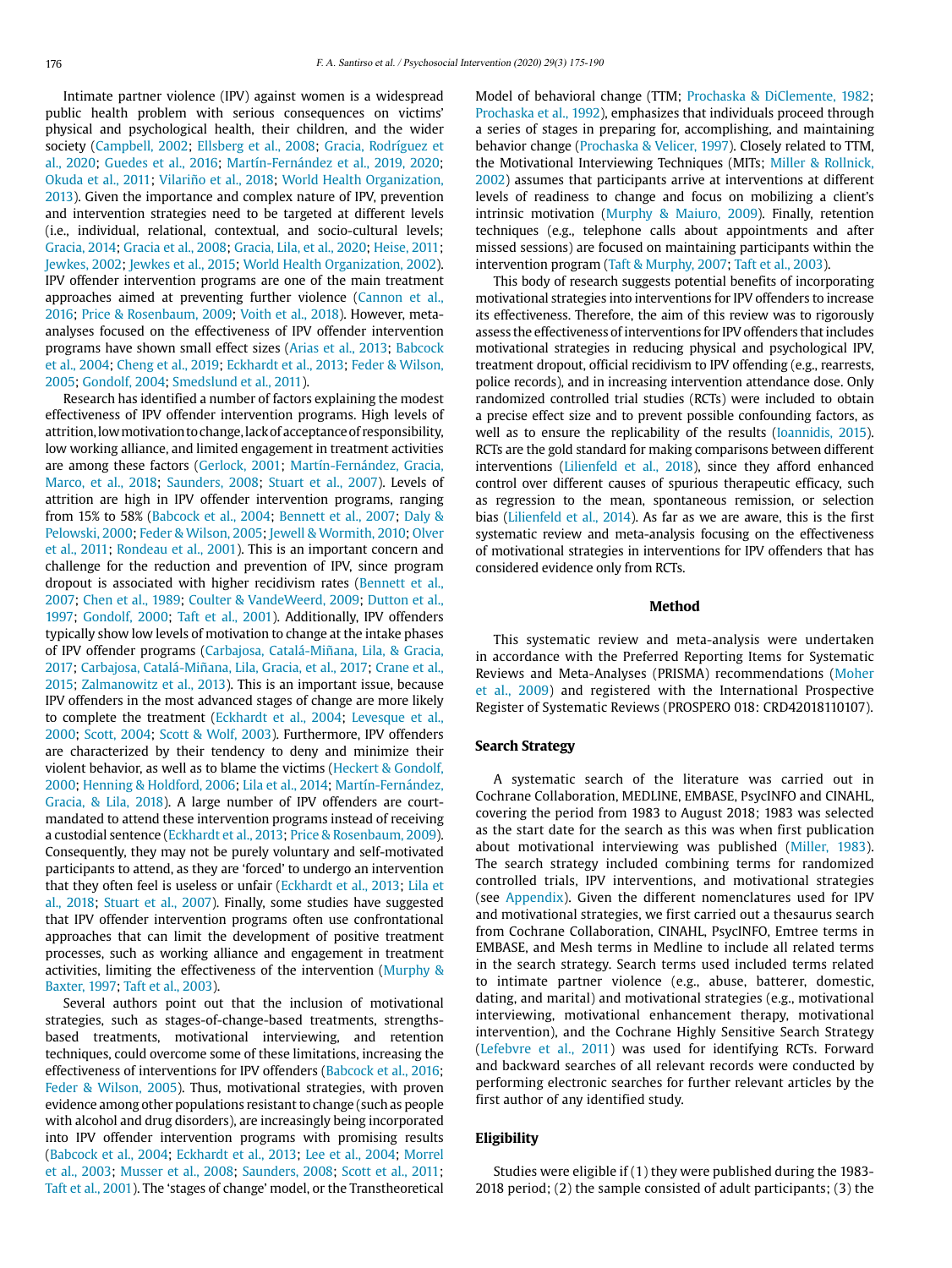

### **Figure 1.** Flowchart.

sample included men; (4) they were RCTs; (5) the intervention incorporated motivational strategies; and (6) outcome/s included any IPV behaviors. No language restrictions were applied. Manuscripts were independently assessed for eligibility in two stages. Firstly, GG and FS independently assessed all titles and abstracts against eligibility criteria. Secondly, full-text articles of potentially eligible manuscripts were independently assessed (GG and FS), and disagreements were solved through discussions and consensus with additional reviewers (EG or ML).

### **Data Extraction**

FS and GG independently extracted data from all included studies by following the Template for Intervention Description and Replication (TIDIeR; Hoffmann et al., 2014). Specifically, information around the intervention approach and goals, materials and procedures followed, intervention providers, frequency and duration of the intervention, delivery mode, setting and modifications made were extracted. In addition, outcome assessments and results were compiled. These data were verified by a third reviewer (EG or ML) and differences resolved through discussion.

# **Assessment of Methodological Quality**

The methodological quality of trials was assessed using the Cochrane Risk of Bias tool (Higgins et al., 2011): 1) random sequence generation, 2) allocation concealment, 3) blinding of participants and personnel, 4) blinding of outcome assessment, 5) incomplete outcome data, and 6) selective reporting bias. Two authors (FS and GG) independently assessed trials' methodological quality. Disagreements were resolved through discussion with other authors (EG or ML).

### **Statistical Analysis**

The main summary measures were the standardized mean difference (SMD) and odds ratios  $(OR)$  depending on the nature of the variable (continuous or dichotomous). For each RCT, the corresponding 95% CIs for the assessed outcome were retrieved or calculated (Bland & Altman, 2000). Data entry and statistical analysis were carried out using Review Manager Software, version 5.3. When data from more than one follow-up period were reported, data from the latest period were included in the meta-analysis. The degree of heterogeneity  $(I^2)$  was calculated to determine whether RCTs included in the meta-analysis were consistent.  $I<sup>2</sup>$  of 25% was considered low, 50% moderate, and 75% high (Higgins et al., 2003).

## **Results**

# **Study Selection**

Database searches resulted in 1,132 records and two additional ones were identified through other sources (Figure 1). Following the removal of duplicates, 683 articles were retained for title and abstract screening. In total, 639 abstracts were excluded as they did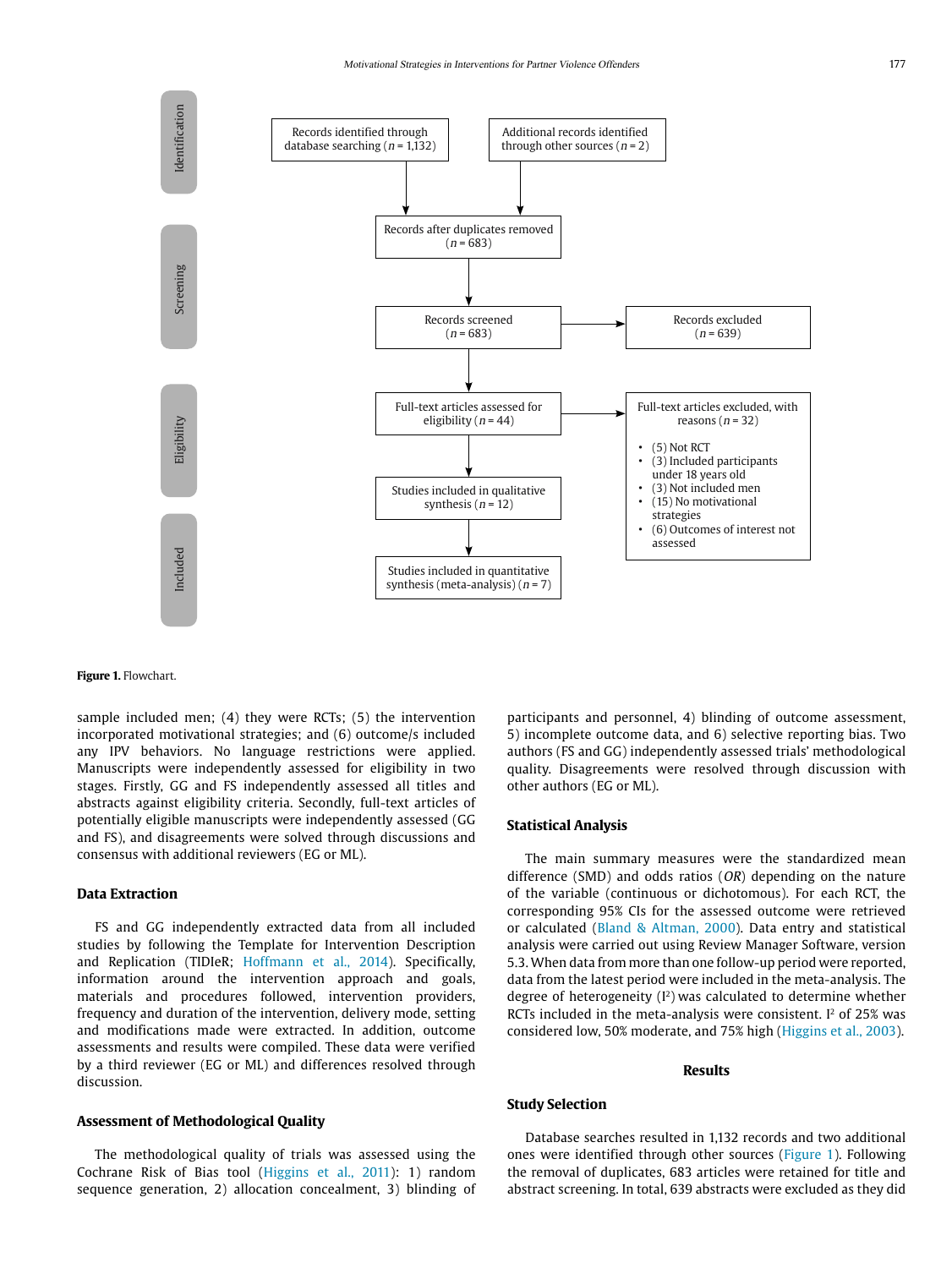# **Table 1.** Summary of Trials

| <b>Author Country</b><br>Recruited Population<br>Sample Size (N) IG vs.<br>CG Mean Age year (SD)<br>$(%$ of men)                                                                                                                                             | referred | % Court Intervention delivery<br>setting /staff                                                         |                                                                        | Motivational intervention                                                                                                                                                                                 |                                                                                                                                                                        | Standard intervention                                                                                                                                           |                                                                                                      | Length of<br>follow-up and<br>period assessed                                                                                                                                   | Outcomes                                                                                                    | Results                                                                                                                                                                                                                                                                                                                                 |
|--------------------------------------------------------------------------------------------------------------------------------------------------------------------------------------------------------------------------------------------------------------|----------|---------------------------------------------------------------------------------------------------------|------------------------------------------------------------------------|-----------------------------------------------------------------------------------------------------------------------------------------------------------------------------------------------------------|------------------------------------------------------------------------------------------------------------------------------------------------------------------------|-----------------------------------------------------------------------------------------------------------------------------------------------------------------|------------------------------------------------------------------------------------------------------|---------------------------------------------------------------------------------------------------------------------------------------------------------------------------------|-------------------------------------------------------------------------------------------------------------|-----------------------------------------------------------------------------------------------------------------------------------------------------------------------------------------------------------------------------------------------------------------------------------------------------------------------------------------|
|                                                                                                                                                                                                                                                              |          |                                                                                                         | Intervention<br>groups                                                 | Type of motivational Number of<br>strategy delivered                                                                                                                                                      | sessions                                                                                                                                                               | Control<br>intervention                                                                                                                                         | Number of<br>sessions                                                                                |                                                                                                                                                                                 |                                                                                                             |                                                                                                                                                                                                                                                                                                                                         |
| Alexander et al. (2010) 96.1%<br><b>USA</b><br>$N = 528$ Adult IPV<br>perpetrators<br>IG: 247<br>Age 35.61 (9.35)<br>CG: 281<br>Age 34.61 (9.65)<br>$(100\%)$                                                                                                |          | Community-based<br>domestic violence<br>agency/ Masters-level<br>mental health<br>professionals         | Stage of Change<br>Treatment<br>Format ( $n = 247$ )                   | Group therapy. Stage 26 total<br>of change treatment sessions:<br>format.<br>Integrated MI<br>techniques<br>throughout the<br>intervention                                                                | 14 sessions<br>target<br>experiential<br>change<br>processes<br>stage and<br>12 sessions<br>focused on<br>behavioral<br>change<br>processes                            | CBT and gender<br>reeducation group<br>format ( $n = 281$ )                                                                                                     |                                                                                                      | 26 sessions Perpetrator<br>post<br>intervention<br>(asked for<br>previous<br>6-months)<br>and victim 12-<br>months post<br>intervention<br>(asked for<br>previous 6-<br>months) | 1. IPV victim<br>and perpetrator reduced the<br>self-reports<br>measured by<br>$CTS-2$                      | The IG significantly<br>number of<br>partner's reports<br>of physical (but<br>not psychological)<br>aggression at<br>12-month follow-<br>up. No difference<br>between groups<br>for participant IPV<br>report                                                                                                                           |
| Bahia (2016)<br><b>USA</b><br>$N = 72$ Adults/36<br>heterosexual couples<br>(50%) one or both<br>partners engaged in<br>alcohol or other drug<br>use within the past<br>three months<br>IG:36<br>Age: 23 (2.78)<br>(19%)<br>CG:36<br>Age: 24.36 (2.96) (81%) | 0%       | Family center clinic/<br>Clinical<br>and counselling<br>psychology graduate<br>students                 | The Relationship<br>Check-Up ( $n = 36$ ) and structural               | MI couple sessions<br>feedback about the<br>relationship                                                                                                                                                  | 3 total<br>sessions:<br>1 session<br>semi-<br>structured<br>interview with<br>the couple<br>1 session video<br>observation<br>1 feedback<br>session with<br>the couple | Assessment visit<br>$(n = 36)$                                                                                                                                  | 1 session                                                                                            | intervention<br>(asked for<br>previous 24<br>hours)                                                                                                                             | 3-weeks post 1. Psychological No significant<br>IPV victim and<br>self-report<br>measured by<br><b>MCTS</b> | difference<br>between groups in<br>psychological IPV<br>victim and self-<br>report                                                                                                                                                                                                                                                      |
| Chermack et al. (2017) 0%<br><b>USA</b><br>$N = 119$ Adult patients<br>in SUD treatment<br>reporting past-year IPV<br>IG: $57$<br>CG: 62<br>Age: 35.3 (10.8) (70%)                                                                                           |          | SUD facility/ master-<br>level therapists trained Violence<br>in social work or<br>psychology           | Integrated<br>Prevention<br>Treatment ( <i>n</i><br>$= 57)$            | MI-CBT individual<br>sessions and<br>personalized<br>feedback targeting<br>IPV and SUD                                                                                                                    | 6 total<br>sessions.<br>Session 1: MI<br>principles.<br>Sessions 2-6:<br>Primarily<br>skills-focused<br>CBT-based<br>content + MI<br>principles                        | Psycho-<br>educational<br>individual<br>sessions targeting<br>SUD (only the<br>initial sessions<br>included some<br>content on anger<br>management)<br>$(n=62)$ | 6 sessions                                                                                           | intervention<br>(asked for<br>previous 3-<br>months)                                                                                                                            | 6-months post 1. Physical IPV<br>self-report<br>measured by<br><b>TLFB-AM</b>                               | Significant<br>reductions between<br>post and pre-<br>intervention for IPV<br>perpetration in both<br>groups                                                                                                                                                                                                                            |
| <b>Crane and Eckhardt</b><br>(2013)<br><b>USA</b><br>$N = 82$ Adult male IPV<br>perpetrators<br>IG: 48 Age: 34 (11.8)<br>CG: 34 Age: 33.9 (12)<br>$(100\%)$                                                                                                  | 100%     | Community-based<br>domestic violence<br>agency/ advanced<br>clinical psychology<br>graduate             | Single-<br>session brief<br>motivational<br>enhancement<br>$(n = 48)$  | MI individual<br>session +<br>standardized change 1 session MI +<br>plan worksheet                                                                                                                        | 27 total<br>sessions<br>26 sessions<br>IPV offender<br>program                                                                                                         | Unrelated<br>computer task +<br>$BIP(n = 34)$                                                                                                                   | 27 total<br>sessions<br>1 session<br>computer<br>task +<br>26 sessions<br>IPV<br>offender<br>program | 6-months post 1. Session<br>intervention                                                                                                                                        | attendance<br>2. Dropout<br>3. Official<br>recidivism                                                       | IG participants<br>attended more<br>sessions than CG<br>$(IG = 12.2 (1.5))$ ;<br>$CG = 8.3(1.8)$<br>Significantly less<br>dropout in IG<br>$(27.1\% \text{ in the IG})$<br>and 50% in the<br>CG). No significant<br>difference in official<br>recidivism between<br>groups (25% in<br>the IG and 39.4%<br>of participants in<br>the CG) |
| Kraanen et al. (2013)<br>Netherlands<br>$N = 52$ Adult male/<br>female in SUD<br>treatment reported at<br>least 7 acts of physical<br>IPV in the past year<br>IG: 27<br>Age 34.85 (9.87)<br>(70%)<br>CG: 25<br>Age 37.08 (8.87) (68%)                        | 0%       | SUD facility/ female<br>social workers with<br>extensive experience<br>in substance abuse<br>counseling | Individual<br>CBT-MI, and MI<br>addressed SUD<br>and IPV<br>$(n = 27)$ | Integrated MI<br>techniques<br>throughout the<br>intervention<br>Diary register cards<br>of substance abuse<br>and IPV behaviors<br>Wordbook<br>containing psycho-<br>education and<br>weekly assignments | 16 total<br>sessions                                                                                                                                                   | Individual CBT-<br>MI targeting<br>predominantly<br>SUD only one<br>session focused<br>on IPV<br>$(n = 25)$                                                     | 16 sessions Post-                                                                                    | Intervention<br>(asked for<br>previous<br>8-weeks)                                                                                                                              | 1. IPV self-<br>report<br>measured by<br>$CTS-2$<br>2. Session<br>attendance<br>3. Dropout                  | Significant<br>reductions between<br>post and pre-<br>intervention for IPV<br>perpetration in both<br>groups.<br>No significant<br>difference<br>between groups in<br>intervention dose<br>$(IG = 9.25(6.54); CG)$<br>$= 8.68(5.59)$ ) and<br>dropout (59.3% in<br>the IG and 68% in                                                    |

the CG)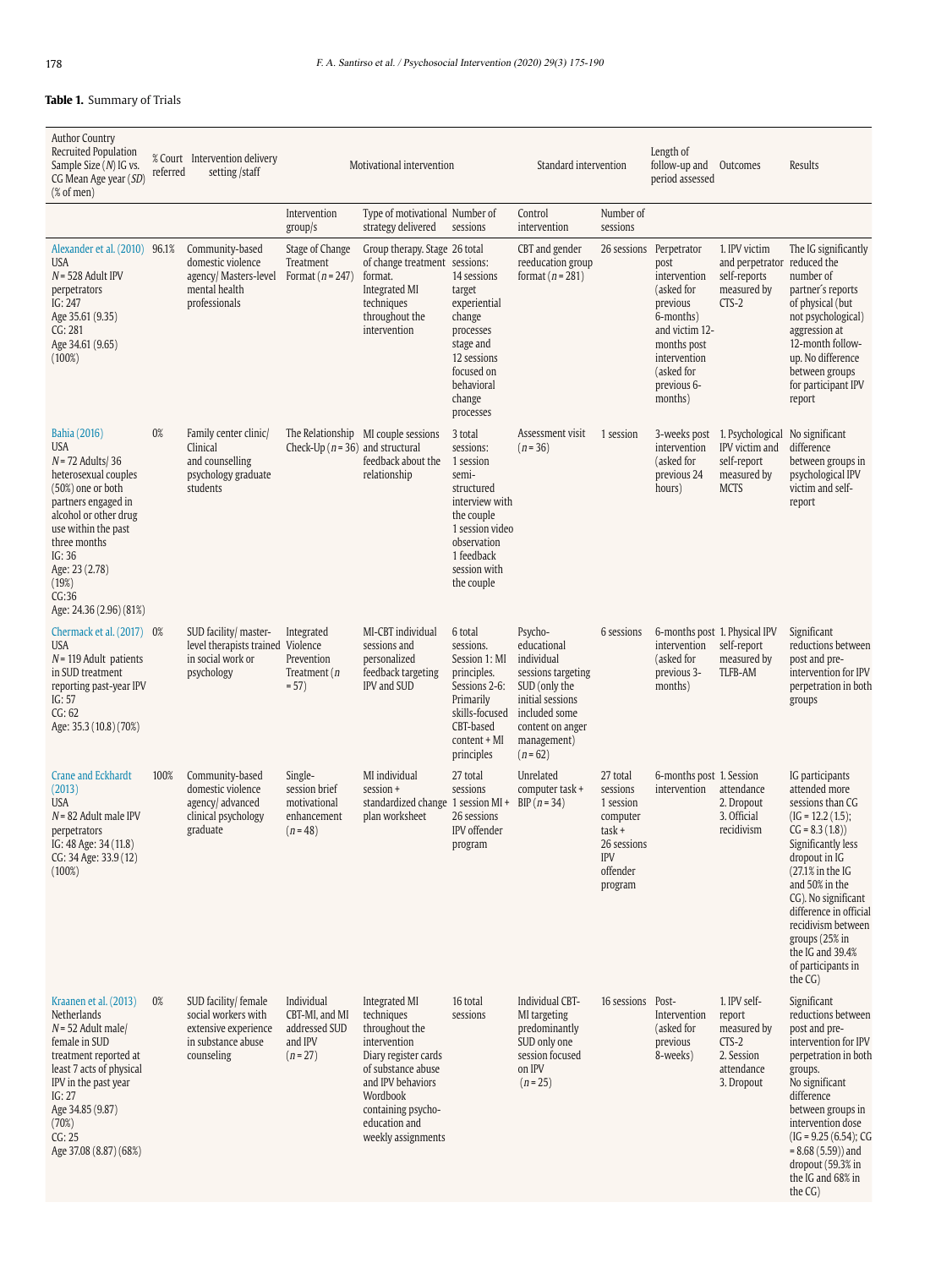# **Table 1.** Summary of Trials (continued)

| <b>Author Country</b><br><b>Recruited Population</b><br>Sample Size $(N)$ IG vs.<br>CG Mean Age year (SD)<br>$(% \mathcal{L}_{0}^{\ast} \mathcal{L}_{1})$ (% of men) | referred | % Court Intervention delivery<br>setting /staff                                                                                                                                                     |                                                                                                                                             | Motivational intervention                                                                                |                                                                                                                                                                                         | Standard intervention                                                                                                                                                                                                                                                                                  |                                                                                           | Length of<br>follow-up and<br>period assessed                                                                                                                         | Outcomes                                                                                                                                                             | Results                                                                                                                                                                                                                                                                                                                                                                                    |
|----------------------------------------------------------------------------------------------------------------------------------------------------------------------|----------|-----------------------------------------------------------------------------------------------------------------------------------------------------------------------------------------------------|---------------------------------------------------------------------------------------------------------------------------------------------|----------------------------------------------------------------------------------------------------------|-----------------------------------------------------------------------------------------------------------------------------------------------------------------------------------------|--------------------------------------------------------------------------------------------------------------------------------------------------------------------------------------------------------------------------------------------------------------------------------------------------------|-------------------------------------------------------------------------------------------|-----------------------------------------------------------------------------------------------------------------------------------------------------------------------|----------------------------------------------------------------------------------------------------------------------------------------------------------------------|--------------------------------------------------------------------------------------------------------------------------------------------------------------------------------------------------------------------------------------------------------------------------------------------------------------------------------------------------------------------------------------------|
|                                                                                                                                                                      |          |                                                                                                                                                                                                     | Intervention<br>groups                                                                                                                      | Type of motivational Number of<br>strategy delivered                                                     | sessions                                                                                                                                                                                | Control<br>intervention                                                                                                                                                                                                                                                                                | Number of<br>sessions                                                                     |                                                                                                                                                                       |                                                                                                                                                                      |                                                                                                                                                                                                                                                                                                                                                                                            |
| Lila et al. (2018)<br>Spain<br>$N = 160$ IPV offenders<br>IG: 80 Age: 46.36<br>(10.81)<br>CG: 80 Age: 40.95<br>(12.29)<br>$(100\%)$                                  | 100%     | Community-based<br>domestic violence<br>agency/ Psychologists<br>(at least one year of<br>experience with BIPs)                                                                                     | SBIP (CBT<br>and gender<br>reeducation) +<br>individualized<br>motivational plan<br>$(n = 80)$                                              | Integrated MI<br>techniques<br>throughout the<br>intervention<br>Retention<br>techniques                 | 35 total<br>sessions:<br>5 individual<br>MI,<br>3 group<br>sessions to<br>share goals<br>and receive<br>feedback and<br>support,<br>27 CBT and<br>gender<br>reeducation<br>group format | CBT and gender<br>reeducation group<br>format ( $n = 80$ )                                                                                                                                                                                                                                             | 35 sessions IPV self-                                                                     | report post-<br>intervention<br>(asked for<br>previous 6-<br>months)<br><b>Official</b><br>recidivism 6-<br>months post-<br>intervention                              | 1. IPV self-<br>report<br>measured by<br>$CTS-2$<br>2. Session<br>attendance<br>3. Dropout<br>4. Official<br>recidivism                                              | IG participants<br>reported<br>significantly lower<br>physical violence at<br>post-intervention.<br>Significant<br>difference<br>between groups in<br>intervention dose<br>$(IG = 27.01 (9.08))$ ;<br>$CG = 23.77(8.06)$<br>but not in dropout<br>$(IG = 20\%; CG =$<br>26.25%) or official<br>recidivism $(IG =$<br>$8.33\%; CG = 8.75\%)$                                                |
| Mbilinyi et al. (2011)<br><b>USA</b><br>$N = 124$ Adult with<br>recent IPV and SUD<br>behaviours<br>IG:58<br>CG:66<br>Age: 39.4 from 18 to 67<br>$(100\%)$           | 0%       | Community + phone/<br>mail/ Master level<br>and bachelor level<br>counsellors                                                                                                                       | Telephone-<br>delivered<br>motivational<br>enhancement<br>therapy ( $n = 58$ )                                                              | 60- to 90-minute<br>telephone MI<br>focused on IPV and<br>SUD and personal<br>feedback report<br>by mail | 1 session                                                                                                                                                                               | Psycho-<br>educational<br>materials via mail<br>related to IPV and<br>$SUD(n = 66)$                                                                                                                                                                                                                    | 0 sessions                                                                                | 30 days post-<br>intervention<br>(asked for<br>previous 30<br>days)                                                                                                   | 1. IPV self-<br>report<br>measured by<br>$CTS-2$<br>2. Session<br>attendance<br>3. Substance<br>Abuse<br>4. Perceived<br>norms for IPV<br>and drinking               | IG participants<br>reported<br>significantly less<br>psychological and<br>physical + injurious<br>violence at follow-<br>up. Greater session<br>attendance to a<br>voluntary interview<br>in IG (IG = $41.38\%$ ;<br>$CG = 27.27)$                                                                                                                                                         |
| Murphy et al. (2017)<br><b>USA</b><br>$N = 42$ IPV offenders<br>IG: 21 Age 36.86 (7.12)<br>CG: 21 Age 31.90 (6.07)<br>$(100\%)$                                      | 90.5%    | Community-based<br>domestic violence<br>agency/Doctoral<br>clinical psychologists,<br>doctoral students in<br>clinical psychology and<br>master level clinical<br>psychologists                     | Individual<br>CBT-psycho-<br>educational-MI<br>sessions ( $n = 21$ )                                                                        | Integrated MI<br>techniques<br>throughout the<br>intervention                                            | 20 weekly<br>sessions CBT<br>and psycho-<br>educational                                                                                                                                 | CBT and psycho-<br>individual 1-hr educational group<br>format ( $n = 21$ )                                                                                                                                                                                                                            | 20 group<br>sessions                                                                      | IPV victim and 1. IPV victim<br>weekly 2-hr self-report 6-<br>months post-<br>intervention.<br>Official<br>recidivism (1<br>year from the<br>date of first<br>intake) | self-reports<br>measured by<br>$CTS-2$<br>2. Emotional<br>abuse<br>measured by<br><b>MMEA</b><br>3. Official<br>recidivism<br>4. Session<br>attendance<br>5. Dropout | Partners reported<br>and perpetrator significantly less<br>psychological<br>violence and<br>emotional abuse<br>in CG. Significantly<br>greater session<br>attendance in IG<br>$(IG = 19.62 (3.61))$ ;<br>$CG = 12.19(9.12)$<br>and significantly<br>fewer dropout in<br>IG (IG = $10\%$ ; CG =<br>28%). No significant<br>difference in official<br>recidivism $(IG =$<br>19%, $CG = 5\%)$ |
| Murphy et al. (2018)<br><b>USA</b><br>$N = 228$ Adult IPV<br>offenders in SUD<br>treatment<br>IG: 110 Age 33.25<br>(9.33)<br>CG: 118 Age: 34.40 (11)<br>$(100\%)$    | 96%      | Community-based<br>domestic violence<br>agency/ doctoral-level<br>clinical psychologist,<br>doctoral students in<br>clinical psychology,<br>marriage<br>and family therapist,<br>and social workers | Individual<br>motivational<br>enhancement<br>$therapy + IPv$<br>$(n = 110)$                                                                 | Integrated MI<br>techniques<br>throughout the<br>sessions and<br>offender program structural feedback    | Total number<br>of sessions:<br>n.s.<br>4 sessions<br>focused on<br>$SUB$ and $IPV +$<br>n.s IPV<br>offender<br>program                                                                 | Individual psycho- Total<br>educational<br>sessions (videos<br>regarding SUD<br>and IPV, brief test<br>on the content of<br>the video, written<br>educational<br>handouts, and<br>10 minutes to<br>ask questions or<br>discuss related<br>personal concerns<br>+ IPV offender<br>program ( $n = 118$ ) | number of<br>sessions:<br>n.s.<br>4 video<br>sessions +<br>n.s IPV<br>offender<br>program | 12-months<br>post-<br>intervention<br>(asked for<br>previous 12-<br>months)                                                                                           | 1. Physical IPV<br>self-report<br>measured by<br>TLFB-AM<br>2. Session<br>attendance<br>3. Dropout                                                                   | Significant<br>reductions between<br>baseline and follow-<br>up for physical IPV<br>in both groups.<br>No significant<br>difference between<br>groups in session<br>attendance<br>$(IG = 3.71 (0.95); CG)$<br>$= 3.55(1.17)$ ) and<br>dropout ( $IG = 5.71\%$ ;<br>$CG = 8.18\%)$                                                                                                          |
| Schumacher et al.<br>(2011)<br><b>USA</b><br>$N = 24$ IPV offenders<br>with SUD (100%)<br>IG: 12 Age: 32.3 (8.2)<br>CG: 12 Age: 31.8 (10.2)                          | 0%       | SUD facility<br>/doctoral-level<br>therapists                                                                                                                                                       | Individual<br>motivational<br>enhancement<br>style intervention<br>+ list of<br>community<br>resources for<br>IPV treatment $(n)$<br>$= 11$ | MI session and<br>objective feedback                                                                     | 1 session: 90<br>minutes MI<br>focused on<br>concrete a<br>plan to make a<br>change<br>in one or more<br>behaviors                                                                      | List of community 0 sessions<br>resources for IPV<br>treatment $(n = 12)$                                                                                                                                                                                                                              |                                                                                           | 6-months<br>post-<br>intervention                                                                                                                                     | 1. IPV victim<br>and self-<br>perpetrator<br>report<br>measured by<br>$CTS-2$                                                                                        | No significant<br>difference between<br>groups in IPV self<br>and victim report                                                                                                                                                                                                                                                                                                            |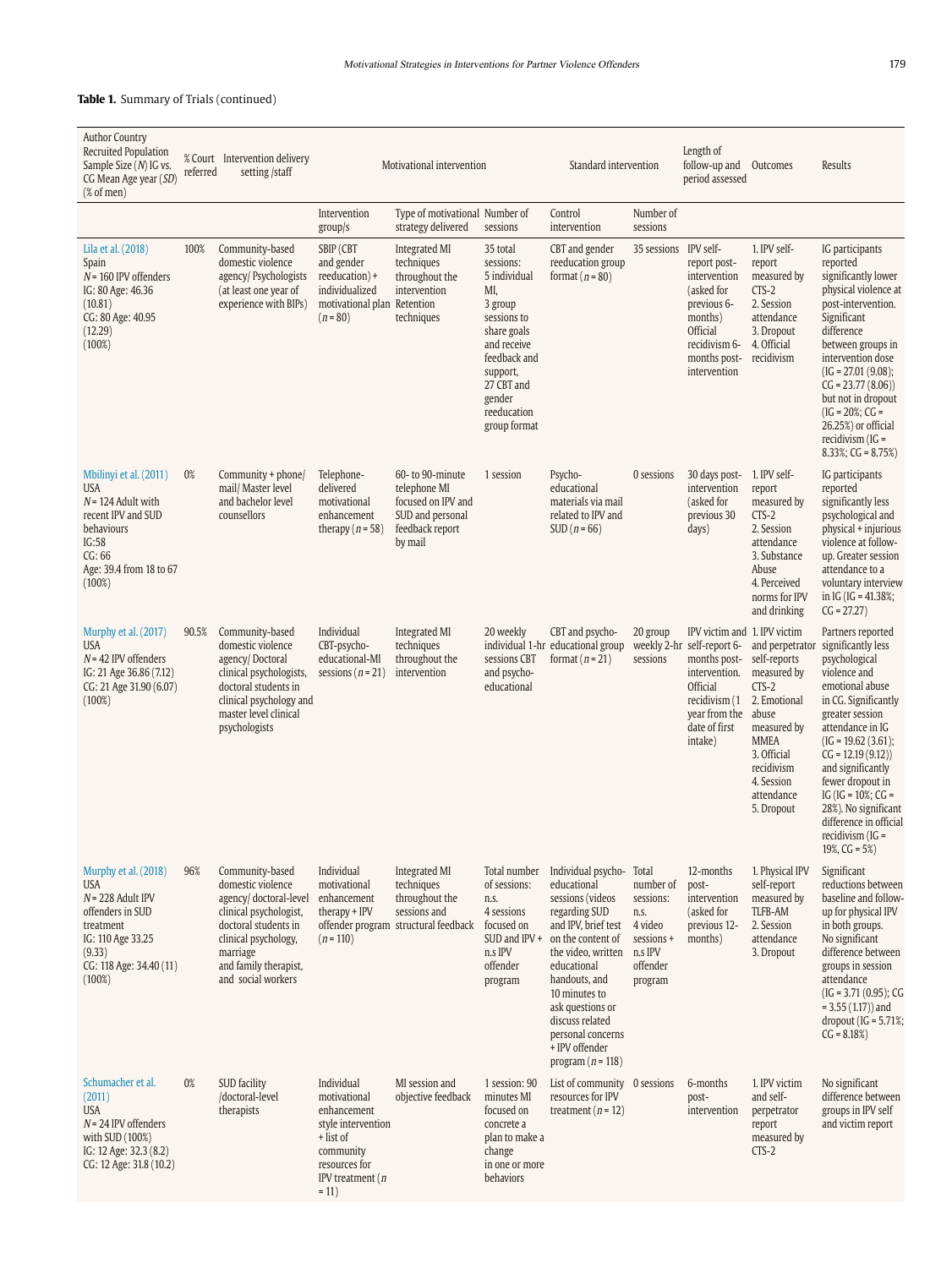#### **Table 1.** Summary of Trials (continued)

| <b>Author Country</b><br>Recruited Population<br>Sample Size (N) IG vs.<br>CG Mean Age year (SD)<br>$(% \mathcal{L}_{0}^{\ast}(\mathcal{L}_{0})\cap \mathcal{L}_{1})$                              | referred | % Court Intervention delivery<br>setting /staff                             |                                                                                                          | Motivational intervention                                                                                                                                     | Standard intervention                                                                  |                                                                                                                                                                                                                                      | Length of<br>follow-up and<br>period assessed                | Outcomes                                                                                                                    | Results                                                                       |                                                                                                                                                                                                                                                           |
|----------------------------------------------------------------------------------------------------------------------------------------------------------------------------------------------------|----------|-----------------------------------------------------------------------------|----------------------------------------------------------------------------------------------------------|---------------------------------------------------------------------------------------------------------------------------------------------------------------|----------------------------------------------------------------------------------------|--------------------------------------------------------------------------------------------------------------------------------------------------------------------------------------------------------------------------------------|--------------------------------------------------------------|-----------------------------------------------------------------------------------------------------------------------------|-------------------------------------------------------------------------------|-----------------------------------------------------------------------------------------------------------------------------------------------------------------------------------------------------------------------------------------------------------|
|                                                                                                                                                                                                    |          |                                                                             | Intervention<br>groups                                                                                   | Type of motivational Number of<br>strategy delivered                                                                                                          | sessions                                                                               | Control<br>intervention                                                                                                                                                                                                              | Number of<br>sessions                                        |                                                                                                                             |                                                                               |                                                                                                                                                                                                                                                           |
| Stuart et al. (2013)<br><b>USA</b><br>$N = 252$ IPV offenders<br>with hazardous<br>drinking<br>IG: 123 Age: 31.5 (9.6)<br>CG: 129 Age: 31.6 (9.9)<br>$(100\%)$                                     | 98%      | Community-based<br>domestic violence<br>agency/Doctoral-level<br>therapists | <b>Brief Alcohol</b><br>Intervention +<br>CBT and gender<br>reeducation<br>group format $(n)$<br>$= 123$ | MI individual<br>session and<br>feedback<br>letter reviewing<br>MI session and<br>encouraging<br>participants to<br>maintain their<br>commitment to<br>change | 41 total<br>sessions<br>1 MI session +<br>40 CBT gender<br>reeducation<br>group format | CBT and gender<br>reeducation group<br>format ( $n = 129$ )                                                                                                                                                                          | CBT and<br>gender<br>reeducation previous<br>group<br>format | 40 sessions 12-months<br>after baseline<br>(asked for<br>6-months)<br>Official<br>recidivism<br>12-months<br>after baseline | 1. IPV self-<br>report<br>measured by<br>$CTS-2$<br>2. Official<br>recidivism | IG participants<br>significantly<br>reported less severe<br>psychological<br>aggression and<br>fewer injuries to<br>partners at 3- and<br>6-month follow-<br>up. No significant<br>difference in official<br>recidivism $(IG =$<br>$13.8\%$ ; GC = 13.1%) |
| <b>Woodin and O'Leary</b><br>(2010)<br><b>USA</b><br>$N = 100 / 50$ couples<br>with at least one act<br>of male-to-female<br>physical aggression<br>IG: 25<br>CG: 25<br>Age: 19.96 (1.34)<br>(50%) | 0%       | University/<br>advanced graduate<br>in Clinical<br>Psychology               | Motivational<br>Feedback $(n =$<br>50 /25 couples)                                                       | 45 minutes MI<br>couple session and<br>personal feedback<br>with each member<br>of the couple and<br>couple format in<br>the last 15 minutes                  | 1 session                                                                              | 10-minute<br>individual non-<br>motivational<br>session.<br><b>Brief written</b><br>feedback about<br>their overall<br>relationship<br>adjustment<br>and verbal<br>definitions of<br>the components<br>of relationship<br>adjustment | 1 session                                                    | 9-months<br>(asked for<br>previous<br>3-months)                                                                             | 1. IPV self-<br>report CTS-2<br>(completed by<br>both partners)               | IG participants<br>significantly<br>reduced physical<br>IPV self-report                                                                                                                                                                                   |

Note. CBT = cognitive behavioral therapy; CG = control group; CTS-2 = Revised Conflicts Tactics Scale; IG = intervention group; IPV = intimate partner violence; MMEA = Multidimensional Measure of Emotional Abuse; MCTS = Modified Conflict Tactics Scale; MI = motivational interviewing; n.s. = not specified; SUD = substance use disorder; TLFB-AM = Time Line Follow Back-Aggression Module.

not meet the eligibility criteria and 44 manuscripts were selected for full text review. Thirty-two manuscripts were excluded because the intervention did not include motivational strategies ( $n = 15$ ), outcomes of interest were not assessed ( $n = 6$ ), they were not RCTs  $(n = 5)$ , the sample was composed exclusively of women  $(n = 3)$ , or the sample included offenders under the age of 18 ( $n = 3$ ). The remaining 12 trials (see Table 1) were included in the qualitative synthesis and are marked with an "\*" in the References section. Of these, five trials were excluded from the meta-analysis. One trial was excluded because it did not fully report the outcomes of interest (Alexander et al., 2010). The other four trials were excluded from the meta-analysis to favor comparability: two were couples-based therapy (Bahia 2016; Woodin & O'Leary, 2010), one incorporated motivational strategies in both conditions (Kraanen et al., 2013), and one trial used two different delivery intervention formats for each condition of the same intervention (individual intervention vs. group intervention; Murphy et al., 2017). Therefore, meta-analyses in this study included seven trials.

The 12 trials selected for the narrative review evaluated 1,733 participants, 844 in intervention groups (IG) and 889 in control groups (CG). Only seven trials were included in the meta-analyses, including 989 participants: 488 in intervention groups (IG) and 501 in control groups (CG). Most of the trials were conducted in the USA (n = 10; Alexander et al., 2010; Bahia, 2016; Chermack et al., 2017; Crane & Eckhardt, 2013; Mbilinyi et al., 2011; Murphy et al., 2017; Murphy et al., 2018; Schumacher et al., 2011; Stuart et al., 2013; Woodin & O'Leary, 2010), one in the Netherlands (Kraanen et al., 2013), and one in Spain (Lila et al., 2018).

### **Quality and Publication Bias Assessment**

A summary of authors' judgements about each risk of bias item for each included trial is described in Figure 2. Six trials (50%) met at least three criteria. None of the trials satisfied all criteria. Concerning random sequence generation, nine of 12 trials (75%) described a random component in the sequence generation. In one trial (8.3%) assignation was constrained by IPV offenders' work schedules (Alexander et al., 2010), so its risk of bias was considered high. Knowledge of allocation concealment was not properly described except for two trials that reported a suitable method to conceal allocation (Kraanen et al., 2013; Stuart et al., 2013). Four trials (33.3%) reported no or incomplete blinding of participants and personnel (Alexander et al., 2010; Bahia, 2016; Murphy et al., 2018; Woodin & O'Leary et al., 2010). In the remaining eight trials (66.7%), the blinding of participants and personnel scores indicate that the risk is unclear due to inadequate description. Three trials (25%) ensured blinding of outcome assessment (Alexander et al., 2010; Murphy et al., 2018), or the outcome measurement was not likely to be influenced by lack of blinding (Crane & Eckhardt, 2013). Two trials reported no blinding of outcome assessment (Bahia, 2016; Woodin & O'Leary, 2010). The information provided was insufficient to assess detection bias of the remaining seven trials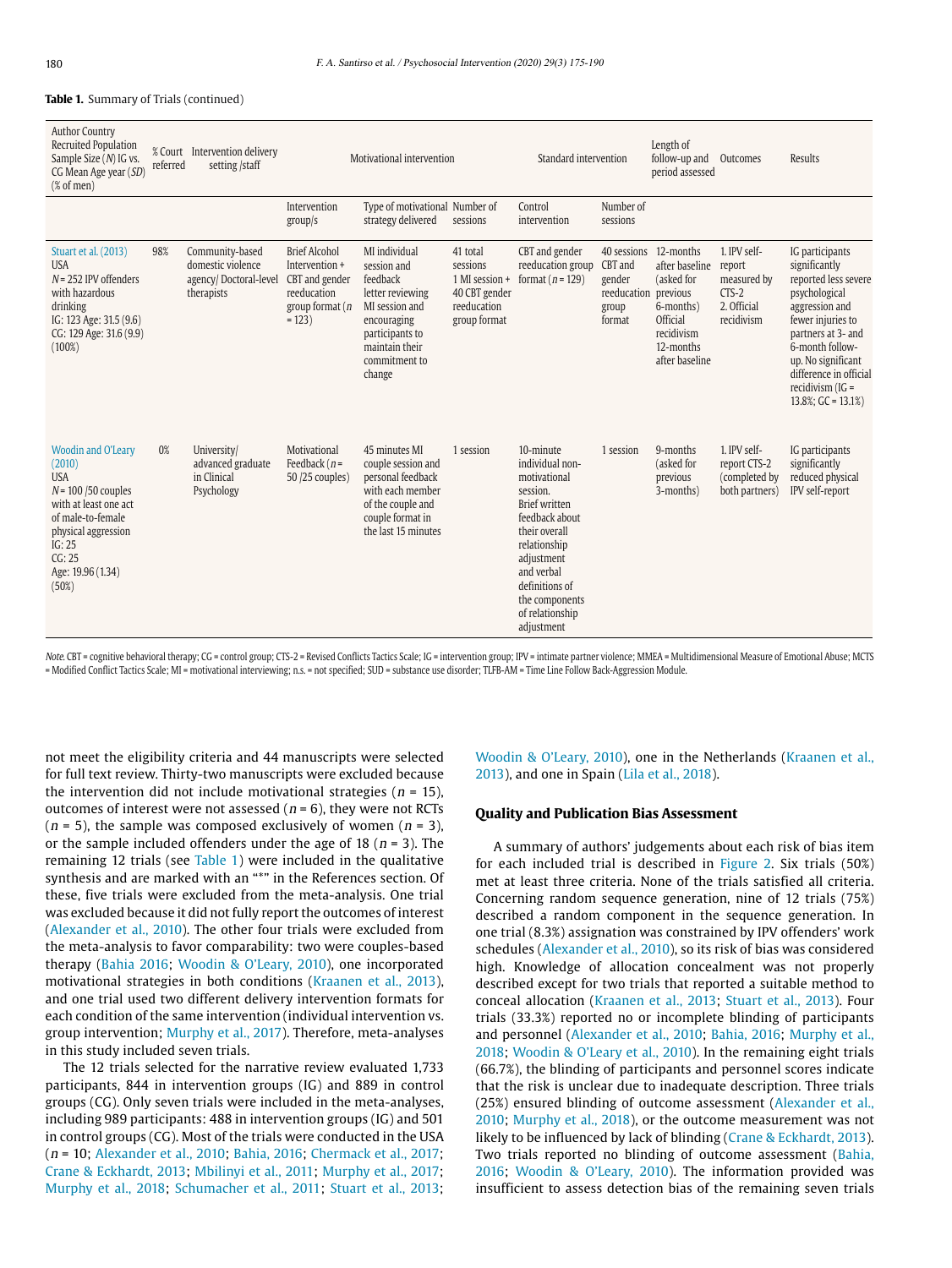(58.3%). An intention-to-treat analysis was used in eight trials (66.7%; Chermack et al. 2017; Crane & Eckhardt, 2013; Kraanen et al. 2013; Lila et al., 2018; Murphy et al., 2017; Murphy et al., 2018; Stuart et al. 2013; Woodin & O'Leary, 2010). Regarding selective reporting, two trials (16.6%) were assessed as high risk because one or more outcomes of interest in the review were incompletely reported and, consequently, they could not be entered in the metaanalysis (Alexander et al., 2010; Woodin & O'Leary, 2010). In four trials (33.3%), information available was insufficient to judge the reporting bias (Bahia, 2016; Chermack et al., 2017; Kraanen et al., 2013; Murphy et al., 2018).



**Figure 2.** Risk of Bias for Included Trials.

## **Qualitative Analysis**

The majority of trials recruited exclusively male IPV offenders (eight trials, 66.7%; Alexander et al., 2010; Crane & Eckhardt, 2013; Lila et al., 2018; Mbilinyi et al., 2011; Murphy et al., 2017; Murphy et al., 2018; Schumacher et al., 2011; Stuart et al., 2013). Four trials (33.3%) recruited both male and female IPV offenders, including 50% male (Bahia, 2016; Woodin & O'Leary, 2010), 69.2% male (Kraanen et al., 2013), and 70% male (Chermack et al., 2017). In seven trials (58.3%) participants also met criteria for substance use disorder (SUD; Bahia 2016; Chermack et al., 2017; Kraanen et al., 2013; Mbilinyi et al., 2011; Murphy et al., 2018; Schumacher et al., 2011; Stuart et al., 2013).

Half of the reviewed trials included court-referred participants, ranging from 90.5% to 100% of the sample (Alexander et al., 2010; Crane & Eckhardt, 2013; Lila et al., 2018; Murphy et al., 2017; Murphy et al., 2018; Stuart et al., 2013), while the other half included only "voluntary" participants who had not been court-mandated (Bahia 2016; Chermack et al., 2017; Kraanen et al., 2013; Mbilinyi et al., 2011; Schumacher et al., 2011; Woodin & O'Leary, 2010).

The intervention delivery setting was: community-based domestic violence agencies (Alexander et al., 2010; Crane & Eckhardt, 2013; Murphy et al., 2017; Murphy et al., 2018; Stuart et al. 2013), substance abuse facilities (Chermack et al. 2017; Kraanen et al., 2013; Schumacher et al., 2011), family center clinic (Bahia, 2016), university (Lila et al., 2018; Woodin & O'Leary, 2010), and community + phone/ mail (Mbilinyi et al., 2011). In five trials (41.7%), the intervention was delivered by graduate-level professionals, either psychologists (Bahia 2016; Crane & Eckhardt, 2013; Lila et al., 2018; Woodin & O'Leary, 2010) or social workers (Kraanen et al., 2013). In two trials (16.7%), master-level mental health professionals delivered the intervention (Alexander et al., 2010; Chermack et al., 2017). In one study (8.3%) both graduate and master counsellors delivered the intervention (Mbilinyi et al., 2011). In four trials (33.3%) the intervention was conducted by doctoral-level professionals, either clinical psychologists (Murphy et al., 2017; Murphy et al., 2018) or therapists (without specifying background; Schumacher et al., 2011; Stuart et al., 2013).

The content of the intervention in seven (58.3%) trials exclusively addressed IPV (Alexander et al., 2010; Bahia, 2016; Crane & Eckhardt, 2013; Lila et al., 2018; Murphy et al., 2017; Schumacher et al., 2011; Woodin & O'Leary, 2010) and five interventions (41.7%) targeted both IPV and SUD (Chermack et al., 2017; Kraanen et al., 2013; Mbilinyi et al., 2011; Murphy et al., 2018; Stuart et al., 2013). Five interventions for IPV offenders were delivered to individuals (Chermack et al., 2017; Kraanen et al., 2013; Mbilinyi et al., 2011; Murphy et al., 2018; Schumacher et al., 2011), four were delivered to groups (33.3%; Alexander et al., 2010; Crane & Eckhardt, 2013; Lila et al., 2018; Stuart et al., 2013), and two (16.7%) were couples-based interventions (Bahia, 2016; Woodin & O'Leary, 2010). In one trial (8.3%; Murphy et al., 2017) the motivational intervention was delivered individually to the intervention group and the standard intervention was delivered to the control group in a group format.

Multiple motivational strategies were used in the RCTs. MITs (Miller & Rollnick, 2002) were included in all RCTs, most of them incorporating a personalized feedback to participants about their behaviors of interest (Bahia, 2016; Chermack et al., 2017; Mbilinyi et al., 2011; Murphy et al., 2018; Schumacher et al., 2011; Stuart et al., 2013; Woodin & O'Leary, 2010). Alexander et al. (2010) carried out an intervention based on stages of change, in which the first 14 sessions where focused on precontemplation and contemplation stages with an approach based on experiential change processes activities, and the following 12 sessions focused on advanced stages of change based on behavioral change process. Bahia (2016) delivered a couplebased intervention consisting of a semi-structured interview to identify areas of strength and strain in the relationship and build rapport, a couple video observation task, and a feedback session. Chermack et al. (2017) implemented six individual motivational interview-cognitive behavioral therapy (MI-CBT) sessions, with the first session focusing on MITs and enhancing motivation to change, and the remaining sessions being primarily skills-focused. Crane and Eckhardt (2013) carried out a single individual MI prior to entry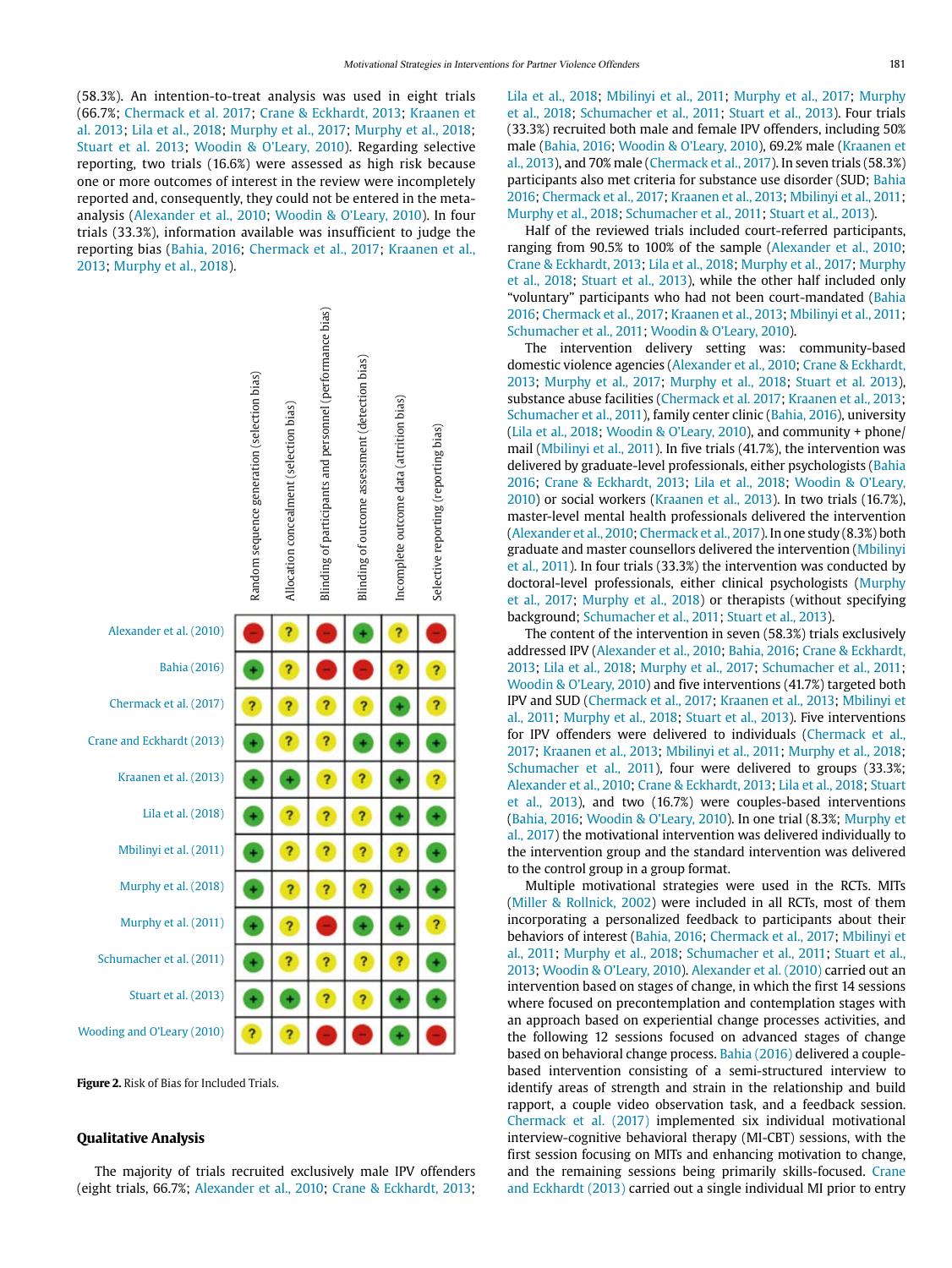into the IPV offender intervention program, and a standardized worksheet to reflect the change plan at the end of the interview. Kraanen et al. (2013) integrated MITs over the 16 sessions of the program and implemented diary register cards of SUD and IPV behaviors, as well as a workbook containing psychoeducation and weekly assignments. Lila et al. (2018) implemented five individual MI and three group sessions where participants shared their goals, and retention strategies and participants' personal goals were reinforced throughout the program. Mbilinyi et al. (2011) conducted a single telephone MI and a personal feedback report by mail. Murphy et al. (2017) delivered 20 individual CBT-psycho-educational-MI sessions. Murphy et al. (2018) carried out four MIs prior to entry into the IPV offender program and included a personalized assessment feedback. Schumacher et al. (2011) implemented a MI session and provided a list of community resources for IPV treatment. Stuart et al. (2013) carried out a MI session prior to entering the program and delivered feedback letters reviewing the MI session. Finally, Woodin and O'Leary (2010) proposed a MI couple session divided into three parts: with the couple, with each member of the couple (in which they received personal feedback), and finally with the couple again.

We found a high heterogeneity in terms of duration of the intervention. Six (50.0%) trials were long-term programs (Alexander et al., 2019; Crane & Eckhardt, 2013; Kraanen et al., 2013; Lila et al., 2018; Murphy et al., 2017; Stuart et al., 2013), with the number of sessions ranging from 16 (Kraanen et al., 2013) to 40 (Stuart et al., 2013). Three (25.0%) were short-term programs (Bahia, 2016; Chermack et al., 2017; Murphy et al., 2018), with the number of sessions ranging from three (Bahia, 2016) to six (Chermack et al., 2017). Finally, three interventions (25.0%) were carried out in a single session (Mbilinyi et al., 2011; Schumacher et al., 2011; Woodin & O'Leary, 2010).

Regarding control groups, three trials (25%) compared IPV intervention programs with added motivational strategies against those without motivational strategies. Among them, the approach used was CBT and gender re-education group format (Alexander et al., 2010; Lila et al., 2018), and CBT and psycho-educational format (Murphy et al., 2017). Three trials (25%) compared pre-entry IPV offender program interventions that include motivational strategies against those comprised by non-motivational strategies, such as unrelated computer tasks (Crane & Eckhardt, 2013), no intervention (Stuart et al., 2013), or four individual psycho-educational sessions focused on IPV and SUD, written educational handouts, and 10 minutes to ask questions or discuss related personal concerns (Murphy et al., 2018). In two trials (16.7%) the control group was composed of interventions focused predominantly on SUD (Chermack et al., 2017; Kraanen et al., 2013). Two trials (16.7%) based control interventions on providing prevention materials; Schumacher et al. (2011) offered a list of community resources for IPV treatment, and Mbilinyi et al. (2011) sent psycho-educational materials via mail. In Woodin and O'Leary's (2010) trial each partner in the control group received 10-minutes of non-motivational feedback sessions and a brief written feedback about overall relationship adjustment. In Bahia's (2016) trial, couples in the control group received an assessment session only.

Among trials comparing interventions of more than one session per condition, most (87.5%) included the same number of sessions in both groups (Alexander et al., 2010; Chermack et al., 2017; Crane & Eckhardt, 2013; Kraanen et al., 2013; Lila et al., 2018; Murphy et al., 2017; Murphy et al., 2018), except for Stuart et al. (2013), where the number of sessions was lower in the control intervention than in the motivational intervention.

There was considerable heterogeneity across RCTs in the duration of time participants who were followed-up. The follow-up varied depending on the outcome considered. In two trials, the baseline/ first intake was considered the reference point for reporting the follow-up time period; specifically, the follow-up was up to 12 months after the date of first intake (Murphy et al., 2017), and 12 months after baseline (Stuart et al., 2013). All other trials considered post-intervention as the starting point, with a follow-up time period from immediately post intervention (Kraanen et al., 2013), three weeks post intervention (Bahia, 2016), one-month post intervention (Mbilinyi et al., 2011), six months post intervention (Chermack et al., 2017); Crane & Eckhardt, 2013; Lila et al., 2018; Schumacher et al., 2011), nine months post intervention (Woodin & O'Leary, 2010), and 12 months post intervention (Alexander et al., 2010; Murphy et al., 2018). Regarding the assessment period participants were asked about, the most frequent was whether any of the IPV behaviors had occurred in the last 3 months (Chermack et al, 2017; Murphy et al. 2018; Stuart et al. 2013; Woodin & O'Leary, 2010). Two trials (16.7%) asked for reports of exceptionally short periods of time, such as Mbilinyi et al. (2011), who asked for the previous 30 days, and Bahia (2016), who asked for the past 24 hours.

Regarding the main outcomes analyzed in RCTs, physical IPV was assessed in all trials except in Bahia's (2016) and in Crane and Eckhardt's (2013) studies. All trials used the Conflict Tactics Scales-Revised (CTS-2; Straus et al., 1996) or tools based on the same scale (Chermack et al., 2017; Murphy et al., 2018). These tools were semistructured interviews to identify specific days in which physical assault and injurious behaviors occurred.

Psychological IPV was assessed in nine RCTs (75.0%; Alexander et al. 2010; Bahia, 2016; Kraanen et al., 2013; Lila et al. 2018; Mbilinyi et al., 2011; Murphy et al., 2017; Stuart et al., 2013; Schumacher et al., 2011; Woodin & O'Leary, 2010). All trials used CTS-2 except for Bahia (2016), who used an alternative tool based on the same scale. Only one study included the Multidimensional Measure of Emotional Abuse (MMEA; Murphy et al., 1999) to measure emotional abuse (Murphy et al., 2017). Only two trials (16.7%; Alexander et al., 2010; Murphy et al., 2017) obtained victim reports about both physical and psychological IPV. Injuries resulting from IPV were assessed in three RCTs (25.0%; Kraanen et al., 2013; Murphy et al., 2017; Stuart et al., 2013) using the CTS-2. Dropout and intervention doses were assessed in five trials (41.7%; Crane & Eckhardt, 2013; Kraanen et al., 2013; Lila et al., 2018; Murphy et al., 2017; Murphy et al., 2018).

Official recidivism (i.e., rearrests, police records) was assessed in four trials (33.3%; Crane & Eckhardt, 2013; Lila et al., 2018; Murphy et al., 2017; Stuart et al., 2013). In three trials, IPV specific recidivism was assessed (Lila et al., 2018; Stuart et al., 2013; Murphy et al., 2017). However, Crane and Eckhardt (2013) were unable to assess IPV-specific recidivism due to the low rate of IPV events, and therefore considered any new police record as recidivism (including IPV and non IPV events). The follow-up assessment period for official recidivism varied across RCTs. Crane and Eckhardt (2013) collected recidivism data six months after the first pre-intervention session, Lila et al. (2018) six months after completing the intervention, Stuart et al. (2013) twelve months following the baseline assessment, and Murphy et al. (2017) twelve months from the date of first intake.

# **Trial Authors' Findings and Conclusions**

**Integrated motivational strategies throughout IPV offender intervention program.** Alexander et al. (2010) found a significant reduction for the motivational intervention group in the number of partner reports of physical violence 12 months post intervention ( $p$  < .01), but not in psychological violence. No differences in participant self-reported violence during follow-up were found (Alexander et al., 2010). Chermack et al. (2017) found a significant reduction in total violence reported by participants in both conditions at 6-month follow-up compared with the baseline. Kraanen et al. (2013) found a significant reduction in IPV perpetration in participants in both treatment conditions after the intervention. Those in the motivational intervention group received a higher mean intervention dose (mean  $\pm$  SD: IG = 9.25  $\pm$  6.54, CG = 8.68  $\pm$  5.59, p = .89) and a lower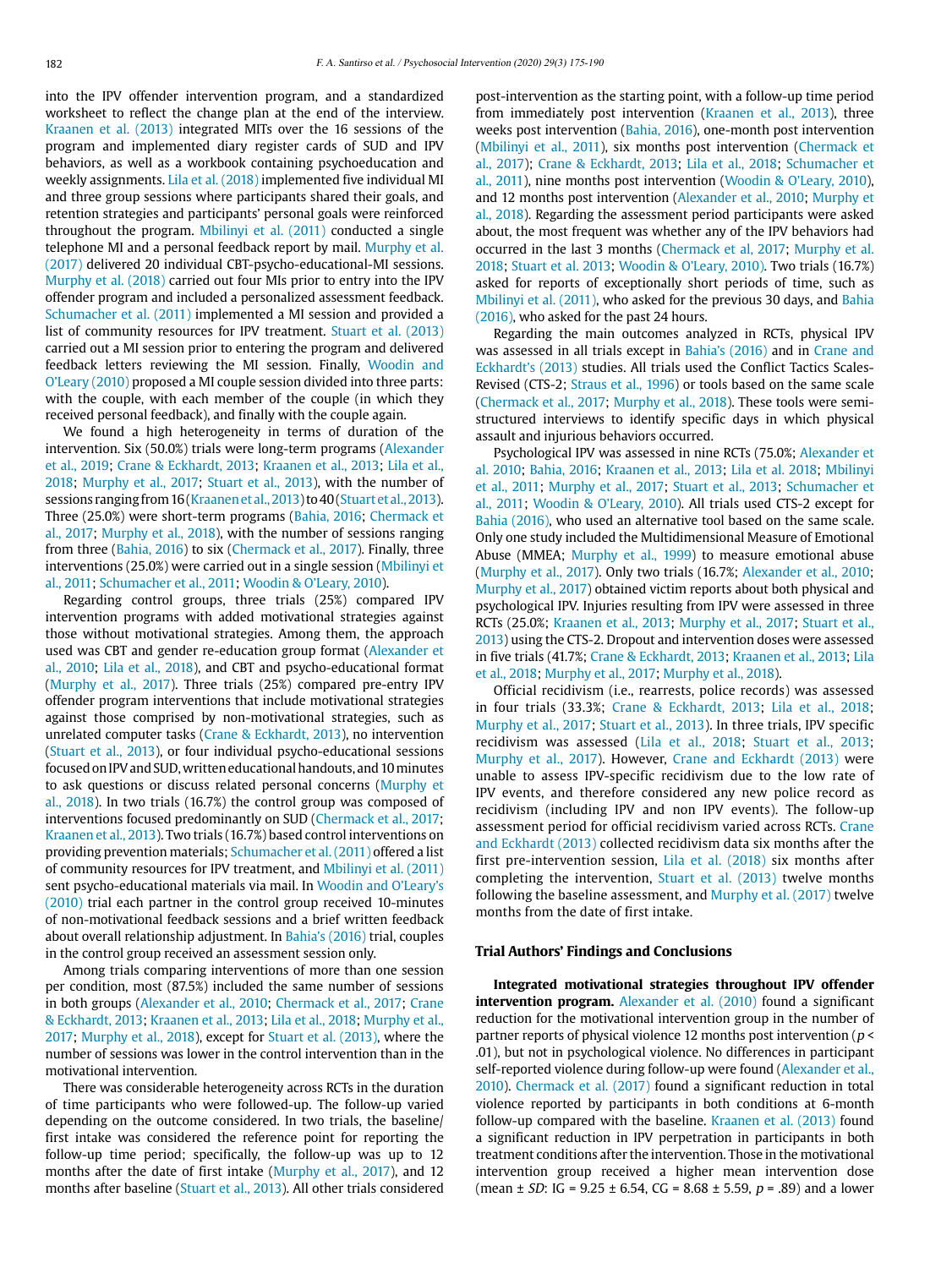|                                                                                                                                                         |      | Standard  |       |      | Motivational |       |        | Std. Mean Difference IV.  |                          | Std. Mean Difference IV, |                |                      |
|---------------------------------------------------------------------------------------------------------------------------------------------------------|------|-----------|-------|------|--------------|-------|--------|---------------------------|--------------------------|--------------------------|----------------|----------------------|
| Study or Subgroup                                                                                                                                       | Mean | <b>SD</b> | Total | Mean | <b>SD</b>    | Total | Weight | Random, 95% CI            |                          |                          | Random, 95% CI |                      |
| Chermack et al. (2017)                                                                                                                                  | 0.04 | 0.13      | 38    | 0.07 | 0.28         | 37    | 13.6%  | $-0.14$ $[-0.59, 0.32]$   |                          |                          |                |                      |
| Lila et al. (2018)                                                                                                                                      | 3.18 | 7.46      | 80    | 1.8  | 5.24         | 80    | 29.0%  | $0.21$ [-0.10, 0.52]      |                          |                          |                |                      |
| Mbilinyi et al. (2011)                                                                                                                                  | 0.54 | 1.61      | 53    | 0.17 | 0.58         | 42    | 16.9%  | $0.29$ [-0.12, 0.70]      |                          |                          |                |                      |
| Schumacher et al. (2011)                                                                                                                                | 0.33 | 1.30      | 8     | 0.39 | 1.02         | 8     | 2.9%   | $-0.05$ [ $-1.03$ , 0.93] |                          |                          |                |                      |
| Stuart et al. (2013)                                                                                                                                    | 1.4  | 3.8       | 112   | 1.5  | 4.8          | 95    | 37.5%  | $-0.02$ $[-0.30, 0.25]$   |                          |                          |                |                      |
| <b>Total (95% CI)</b>                                                                                                                                   |      |           | 291   |      |              | 262   | 100.0% | $0.08$ [-0.09, 0.25]      |                          |                          |                |                      |
| Heterogeneity: Tau <sup>2</sup> = 0.00; Chi <sup>2</sup> = 3.22, df = 4 ( $p = .52$ ); $I^2 = 0\%$<br>Test for overall effect: $Z = 0.96$ ( $p = .34$ ) |      |           |       |      |              |       |        |                           | $-2$<br>Favours standard | $\overline{\phantom{a}}$ |                | Favours motivational |

**Figure 3.** Self-reported Physical IPV.

proportion of intervention dropout was reported (IG = 59.3%, CG = 68%,  $p = .51$ ), but these differences were not statistically significant (Kraanen et al., 2013). Lila et al. (2018) reported significant reductions in physical violence at post-treatment in the motivational group ( $p$  < .05). Moreover, participants from the motivational group received a significantly higher mean intervention dose (mean  $\pm$  SD: IG = 27.01  $\pm$  9.08, CG = 23.77  $\pm$  8.06, p < .01) and a lower proportion dropped out of the intervention (IG = 20%, CG = 26.25%,  $p = .15$ ) and official recidivism at 6 month post intervention (IG = 8.33%, CG = 8.75%,  $p =$ .64) (Lila et al., 2018). Murphy et al. (2017) showed less psychological and emotional violence reported by partners six months after the intervention in participants from control intervention (CBT and psychoeducational 20 group weekly 2-hour sessions). A lower proportion of participants in the motivational group dropped out of the intervention (IG =  $10\%$ , CG =  $28\%$ ,  $p$  = .03) and received a significant higher mean intervention dose (mean  $\pm$  SD: IG = 19.62  $\pm$  3.61, CG = 12.19  $\pm$  9.12, p = .001) (Murphy et al., 2017). There were no significant differences in official recidivism at 12 month from the date of first intake between motivational and control groups (IG =  $19\%$ , CG =  $5\%$ ) (Murphy et al., 2017).

**Motivational intervention prior to entry in IPV offender program.** Crane & Eckhardt (2013) found that participants in the motivational intervention received a non-statistically significant higher mean intervention dose (mean  $\pm$  SD: IG = 8.34  $\pm$  9.89, CG = 12.24  $\pm$  10.18,  $p = .09$ ) and a significantly lower proportion dropped out of the intervention than those from the control group (IG = 27.1%, CG = 50%,  $p = .04$ ). Moreover, motivational intervention participants showed a reduction in official recidivism at 6 months post intervention (IG =  $25\%$ , CG =  $39.4\%$ ), although this difference did not reach statistical significance. Similarly, Stuart et al. (2013) found that those in motivational intervention reported less severe psychological violence and fewer injuries to partners at threeand six-month follow-up (for all,  $p < .04$ ). However, there were no significant differences between groups in physical IPV and official recidivism at 12 months following the baseline (IG = 13.8%,  $CG =$ 13.1%) (Stuart et al., 2013). Murphy et al. (2018) showed that both groups had a significant reduction in physical violence from baseline

through 12-month follow-up. Those in the motivational intervention group received a higher mean intervention dose (mean  $\pm$  SD: IG = 3.71  $\pm$  0.95, CG = 3.55  $\pm$  1.17, p = .27) and a lower proportion dropped out than those from the control group (IG = 5.71%, CG = 8.18%,  $p =$ .31), but these differences were not statistically significant (Murphy et al., 2018).

**Single session interventions.** Mbilinyi et al. (2011) reported a significant reduction in psychological and physical plus injurious violence for participants in the motivational intervention group. In addition, these participants showed higher attendance to a voluntary interview (IG = 41.38%, CG = 27.27) (Mbilinyi et al., 2011). Schumacher et al. (2011) found no differences in IPV reported by victims or selfreported by offenders between groups.

**Couple-based interventions.** Bahia et al. (2016) reported no significant differences in psychological violence reported by victims or self-reported by offenders between groups. Woodin and O'Leary (2010) found a significant reduction in self-reported IPV in the motivational group.

## **Meta-analysis**

The main outcomes analyzed in the meta-analysis were physical and psychological IPV, intervention dropout, intervention dose, and official recidivism. Injuries resulting from IPV were not included in the meta-analysis as only one trial measured this outcome (Stuart et al., 2013). Results for the outcomes analyzed are showed in Figures 3-7.

**Physical IPV.** Data from trials carried out by Murphy et al. (2018) and Woodin and O'Leary (2010) could not be included in the metaanalysis due to the lack of data for comparison (means and standard deviations were not reported in the manuscript). The meta-analysis with self-reported physical IPV as outcome included 553 participants from five trials (Chermack et al., 2017; Lila et al., 2018; Mbilinyi et al., 2011; Schumacher et al., 2011; Stuart et al., 2013). It is worth noting that Mbilinyi et al. (2011) included results of self-reported physical and injurious IPV combined, so in the present meta-analysis this measure was considered as an indicator of physical violence. Only Alexander et al. (2010) examined victim-reported physical IPV, so

|                                                                                                |       | Standard  |       |      | Motivational |       |        | Odds Ratio IV,              | Std. Mean Difference IV,                 |
|------------------------------------------------------------------------------------------------|-------|-----------|-------|------|--------------|-------|--------|-----------------------------|------------------------------------------|
| Study or Subgroup                                                                              | Mean  | <b>SD</b> | Total | Mean | <b>SD</b>    | Total | Weight | Random, 95% CI              | Random, 95% CI                           |
| Lila et al. (2018)                                                                             | 7.48  | 11.21     | 80    | 4.68 | 8.06         | 80    | 32.1%  | $0.29$ [-0.03, 0.60]        | ⊢ –                                      |
| Mbilinyi et al. (2011)                                                                         | 17.83 | 50.62     | 53    | 6.29 | 8.29         | 42    | 25.5%  | $0.30$ [-0.11, 0.71]        |                                          |
| Schumacher et al. (2011)                                                                       | 0.46  | 2.77      | 8     | 1.49 | 2.4          | 8     | 7.4%   | $-0.38$ [ $-1.37, 0.62$ ]   |                                          |
| Stuart et al. (2013)                                                                           | 17.1  | 21.1      | 112   | 20.3 | 20.3         | 95    | 35.0%  | $-0.15$ $[-0.43, 0.12]$     | 一點                                       |
|                                                                                                |       |           |       |      |              |       |        |                             |                                          |
| <b>Total (95% CI)</b>                                                                          |       |           | 253   |      |              | 225   | 100.0% | $0.09$ [ $-0.21$ , $0.38$ ] |                                          |
| Heterogeneity: Tau <sup>2</sup> = 0.04; Chi <sup>2</sup> = 6.39, df = 3 (p = .09); $I^2$ = 53% |       |           |       |      |              |       |        |                             | $-2$<br>$-1$                             |
| Test for overall effect: $Z = 0.58$ ( $p = .56$ )                                              |       |           |       |      |              |       |        |                             | Favours standard<br>Favours motivational |

**Figure 4.** Self-reported Psychological IPV.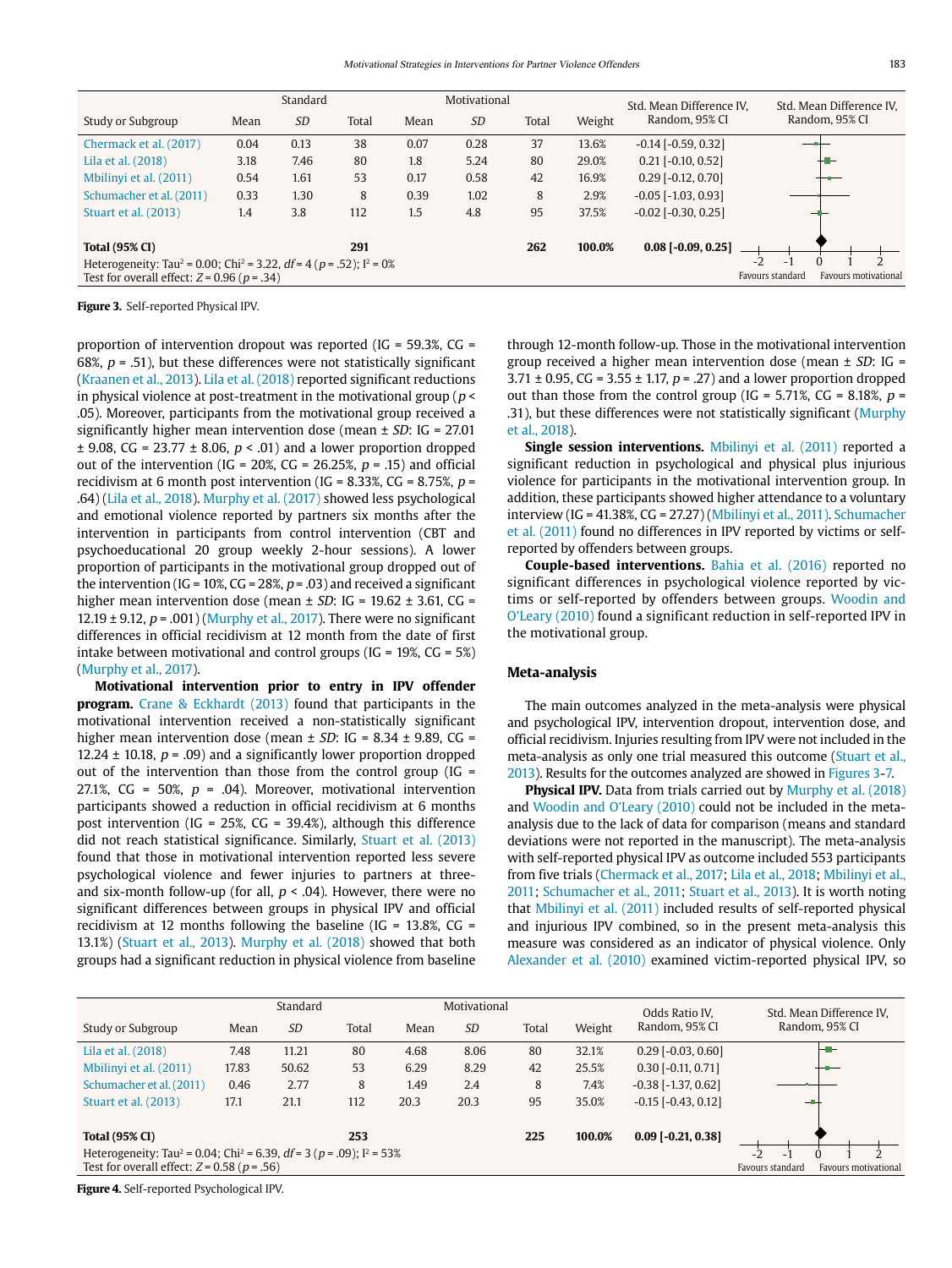|                                                                                                  | Standard |       |        | Motivational |        | Odds Ratio IV.    |      |                  |                               |     |  |
|--------------------------------------------------------------------------------------------------|----------|-------|--------|--------------|--------|-------------------|------|------------------|-------------------------------|-----|--|
| Study or Subgroup                                                                                | Events   | Total | Events | Total        | Weight | Random, 95% CI    |      |                  | Odds Ratio IV, Random, 95% CI |     |  |
| Crane & Eckhardt (2013)                                                                          | 16       | 32    | 13     | 48           | 29.5%  | 2.69 [1.05, 6.90] |      |                  |                               |     |  |
| Lila et al. (2018)                                                                               | 21       | 80    | 16     | 80           | 47.7%  | 1.42 [0.68, 2.99] |      |                  |                               |     |  |
| Murphy er al. (2018)                                                                             | 9        | 110   | 6      | 105          | 22.8%  | 1.47 [0.50, 4.28] |      |                  |                               |     |  |
|                                                                                                  |          |       |        |              |        |                   |      |                  |                               |     |  |
| <b>Total (95% CI)</b>                                                                            |          | 222   |        | 233          | 100.0% | 1.73 [1.04, 2.89] |      |                  |                               |     |  |
| Heterogeneity: Tau <sup>2</sup> = 0.00; Chi <sup>2</sup> = 1.20, df = 2 ( $p$ = .55); $I^2$ = 0% |          |       |        |              |        |                   | 0.01 | 0.1              | 10                            | 100 |  |
| Test for overall effect: $Z = 2.10$ ( $p = .04$ )                                                |          |       |        |              |        |                   |      | Favours standard | Favours motivational          |     |  |

### **Figure 5.** Dropout.

|                                                                                                                                                        |       | Standard |       | Motivational |           |       | Std. Mean Difference IV. |                      |                       |                                         |  |  |
|--------------------------------------------------------------------------------------------------------------------------------------------------------|-------|----------|-------|--------------|-----------|-------|--------------------------|----------------------|-----------------------|-----------------------------------------|--|--|
| Study or Subgroup                                                                                                                                      | Mean  | SD       | Total | Mean         | <i>SD</i> | Total | Weight                   | Random, 95% CI       |                       | Std. Mean Difference IV, Random, 95% CI |  |  |
| Crane & Eckhardt (2013)                                                                                                                                | 12.24 | 10.18    | 45    | 8.34         | 9.89      | 29    | 15.7%                    | $0.38$ [-0.09 0.85]  |                       |                                         |  |  |
| Lila et al. (2018)                                                                                                                                     | 27.01 | 9.08     | 80    | 23.77        | 8.06      | 80    | 35.7%                    | $0.38$ [0.06, 0.69]  |                       |                                         |  |  |
| Murphy er al. (2018)                                                                                                                                   | 3.71  | 0.95     | 105   | 3.55         | 1.17      | 110   | 48.6%                    | $0.15$ [-0.12, 0.42] |                       |                                         |  |  |
|                                                                                                                                                        |       |          |       |              |           |       |                          |                      |                       |                                         |  |  |
| <b>Total (95% CI)</b>                                                                                                                                  |       |          | 230   |              |           | 219   | 100.0%                   | $0.27$ [0.08, 0.45]  |                       |                                         |  |  |
| Heterogeneity: Tau <sup>2</sup> = 0.00; Chi <sup>2</sup> = 1.44, df = 2 ( $p$ = .49); $I^2$ = 0%<br>Test for overall effect: $Z = 2.80$ ( $p = .005$ ) |       |          |       |              |           |       |                          | $-2$                 | -<br>Favours standard | <b>Favours motivational</b>             |  |  |

**Figure 6.** Intervention Dose.

this outcome was not included in the meta-analysis. IPV offenders allocated to receive motivational interventions showed a nonsignificant reduction in the occurrence of physical IPV compared to those allocated to control interventions (SMD = 0.08, 95% CI [-0.09, 0.25]) (Figure 3). Heterogeneity was low ( $I^2 = 0\%$ ). Consequently, no further analysis of the heterogeneity was conducted.

**Psychological IPV.** Four trials with a total of 478 participants (Lila et al., 2018; Mbilinyi et al., 2011; Schumacher et al., 2011; Stuart et al., 2013) were included in the meta-analysis with self-reported psychological IPV as the outcome. Only one trial examined victimreported psychological IPV (Alexander et al., 2010), so this outcome was not included in the meta-analysis. IPV offenders allocated to receive motivational interventions showed no difference in psychological IPV occurrence compared to those allocated to interventions without motivational strategies (SMD = 0.09, 95% CI [-0.21, 0.38]) (Figure 4). Moderate heterogeneity ( $I^2$  = 53%) was reported. No further analysis of heterogeneity was conducted.

**Dropout**. Three trials with a total of 455 participants were included in the meta-analysis with intervention dropout as outcome (Crane & Eckhardt, 2013; Lila et al., 2018; Murphy et al., 2018). IPV offenders receiving motivational interventions were significantly more likely to complete the intervention, compared to interventions without motivational strategies (OR = 1.73, 95% CI [1.04, 2.89]) (Figure 5). Heterogeneity was low ( $I^2 = 0\%$ ).

**Intervention dose.** Three trials with a total of 449 participants were entered into the meta-analysis with intervention dose as an outcome (Crane & Eckhardt, 2013; Lila et al. 2018; Murphy et al., 2018). IPV offenders allocated to receiving motivational interventions significantly attended a higher number of sessions than those allocated to interventions without motivational strategies (SMD = 0.27, 95% CI  $[0.08, 0.45]$  (Figure 6). Heterogeneity was low  $[1^2 = 0\%]$ .

**Official recidivism.** Three trials with a total of 492 participants were included in the meta-analysis with official recidivism (i.e., rearrests, police records) as outcome (Crane & Eckhardt, 2013; Lila et al., 2018; Stuart et al., 2013). In the motivational intervention, 35 participants out of 251 (13.9%) were rearrested on one or more occasions at follow-up, compared with 40 participants out of 241 (16.6%) in the intervention without motivational strategies. Evidence favored motivational interventions, although not significantly (OR = 1.46, 95% CI [0.76, 2.80]) (Figure 7). Heterogeneity was low  $(I^2 =$ 33%), so no further analysis of heterogeneity was conducted.

#### **Discussion**

A systematic review and meta-analysis of the effectiveness of motivational strategies in interventions for IPV offenders was conducted. Different outcomes were compared (i.e., self-reported physical and psychological IPV, dropout, intervention dose and

|                                                                                                                                                  | Standard |       | Motivational |       |        | Odds Ratio IV.      |                                                                       |  |  |  |
|--------------------------------------------------------------------------------------------------------------------------------------------------|----------|-------|--------------|-------|--------|---------------------|-----------------------------------------------------------------------|--|--|--|
| Study or Subgroup                                                                                                                                | Events   | Total | Events       | Total | Weight | Random, 95% CI      | Odds Ratio IV, Random, 95% CI                                         |  |  |  |
| Crane & Eckhardt (2013)                                                                                                                          | 16       | 32    | 13           | 48    | 32.3%  | 2.69 [1.05, 6.90]   |                                                                       |  |  |  |
| Lila et al. (2018)                                                                                                                               |          | 80    | 5            | 80    | 23.0%  | 1.44 [0.44, 4.74]   |                                                                       |  |  |  |
| Stuart et al (2013)                                                                                                                              | 17       | 129   | 17           | 123   | 44.7%  | $0.95$ [0.46, 1.95] |                                                                       |  |  |  |
| <b>Total (95% CI)</b>                                                                                                                            |          | 241   |              | 251   | 100.0% | 1.46 [0.76, 2.80]   |                                                                       |  |  |  |
| Total events                                                                                                                                     | 40       |       |              |       |        |                     |                                                                       |  |  |  |
| Heterogeinity: Tau <sup>2</sup> = 0.11; Chi <sup>2</sup> = 2.98, df = 2 (p = .22); I2 = 33%<br>Test for overall effect: $Z = 1.14$ ( $p = .25$ ) |          |       |              |       |        |                     | 0.1<br>0.002<br>10<br>500<br>Favours motivational<br>Favours standard |  |  |  |

**Figure 7.** Official Recidivism.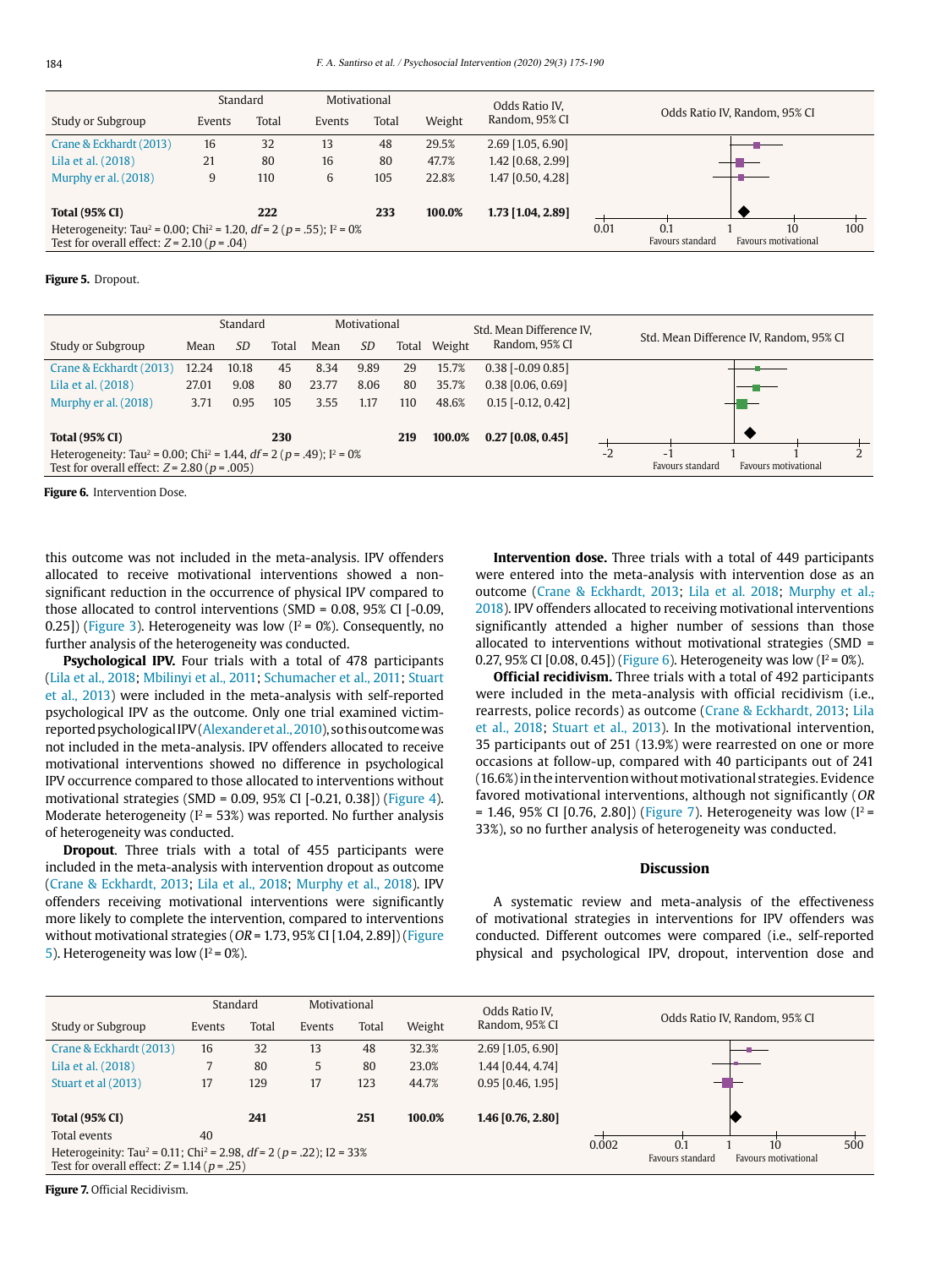official recidivism). Twelve trials were included in the qualitative analysis and seven trials in the meta-analysis.

Results from the meta-analysis indicated that interventions for IPV offenders that included motivational strategies were significantly more effective in reducing dropout and increasing intervention dose than interventions without motivational strategies. For official recidivism and self-reported physical and psychological IPV, evidence favored motivational interventions, although results did not reach statistical significance.

Concerning dropout and intervention dose, all analyzed trials found greater reductions in dropout and increases in the number of intervention sessions attended among offenders participating in motivational interventions compared to those in interventions without motivational strategies (Crane & Eckhardt, 2013; Lila et al., 2018; Murphy et al., 2018). Intervention dropout rate was 15.02% in interventions that included motivational strategies versus 20.72% in interventions without these strategies. This means that dropout rate was 1.73 times greater amongst interventions for IPV offenders without motivational strategies compared to those that included them.

It is noteworthy that lower dropout in motivational intervention groups was also found in Crane and Eckhardt's (2013) trial, that incorporated only a single motivational interviewing session prior to the delivery of a standard IPV offender program. However, in Crane and Eckhardt's (2013) study, improvements in initial treatment compliance in the motivational condition tended to dissipate over time. It is possible that interventions with more motivational strategies could lead to more durable gains, suggesting that the majority of trials with integrated motivational strategies delivered throughout the duration of the intervention program maintained these effects with large follow-up periods of at least six months (Alexander et al., 2010; Chermack et al., 2017; Kraanen et al., 2013; Lila et al., 2018; Murphy et al., 2017). Lundahl et al. (2010) conducted a systematic review of the effectiveness of motivational interviewing on SUD, gambling, health-related behaviors, and engagement in treatment and found similar results, that is, the greater the dose of motivational strategies received, the better the outcomes. This body of evidence highlights the importance of incorporating motivational strategies to significantly increase treatment compliance among IPV offenders (Miller & Rollnick, 2002; Musser et al., 2008; Soleymani et al., 2018). These findings have important practical implications, especially considering high dropout rates in IPV offender programs and the link between dropout and higher rates of recidivism reported (Jewell & Wormith, 2010; Lila et al., 2020; Lila et al., 2019; Olver et al., 2011; Stoops et al., 2010). For example, Lila et al. (2019) analyzed official recidivism from an IPV offender program and found that dropout was the most predictive variable of official recidivism.

Regarding official recidivism, two trials in the current meta-analysis favored motivational intervention (Crane & Eckhardt, 2013; Lila et al., 2018), and one trial reported inconclusive evidence (Stuart et al., 2013). Considering these three trials, the rate of recidivism was 1.46 times greater in IPV offenders from standard interventions compared to those from motivational interventions, although results did not reach statistical significance. One possible explanation for this result could be the low level of official recidivism rates among participants in both conditions. Of the 492 participants analyzed, only 75 were rearrested on one or more occasions at follow-up. Arrests are low base-rate events limiting the power of our analysis. Police reports as an index of IPV recidivism could be also problematic and may not appropriately reflect reality. Many acts of IPV do not result in law enforcement intervention and, therefore, are likely to greatly underestimate IPV actual frequency (Velonis et al., 2016). As Babcock et al. (2004) pointed out, official reports could be inaccurate and some crimes may not appear on criminal records (e.g., crimes committed outside of the state or local jurisdiction, violence incidents in which adjudication was deferred), and there is a certain disparity in which types of crimes research considered as recidivism. For example, in our meta-analysis, three trials considered only IPV-specific new police records (Lila et al. 2018; Murphy et al., 2017; Stuart et al., 2013), while another (Crane & Eckhardt et al., 2013) considered any new police report. Nevertheless, arrest records are the most objective data available on IPV recidivism and the most commonly used objective recidivism measure (Babcock et al., 2004; Gondolf, 2004; López-Ossorio et al., 2016). Despite the lack of statistical significance in official recidivism results in this meta-analysis, the role of motivational strategies in lowering attrition and recidivism has been stressed in previous systematic reviews on IPV offender programs' effectiveness (Babcock et al., 2004; Eckhardt et al., 2013).

Regarding physical IPV reported by offenders, the meta-analysis indicates that two trials favored motivational intervention (Mbilinyi et al., 2011; Lila et al., 2018), two trials favored control intervention (Chermack et al., 2017; Schumacher et al., 2011), and one trial showed inconclusive evidence (Stuart et al., 2013). Two trials favored motivational intervention (Lila et al., 2018; Mbilinyi et al, 2011) on psychological IPV reported by offenders, and two trials favored control intervention (Schumacher et al., 2011; Stuart et al., 2013). Overall, although reduction in psychological IPV was in the expected direction across all included studies, the difference was not large enough to be significant. Reliance on self-reported perpetrators IPV behavior still presents complex issues (Babcock et al. 2004). Despite the fact that the use of reliable and well-validated instruments and the guarantee of confidentiality reduces the risk of biased data (Babor et al., 2000), the court-mandated nature of some IPV offender programs may cause participants to associate program staff with probation personnel and to adapt their responses accordingly (Crane & Eckhardt et al., 2013). In our meta-analysis, the percentage of court ordered participants in the sample measuring outcomes for physical and psychological IPV were 60% and 73%, respectively. Previous studies showed that such participants were more likely to minimize the severity of assaults than their victims (Heckert & Gondolf, 2000). In fact, Alexander et al. (2010) found that motivational interventions favor a significant reduction in the number of partner reports of physical violence, but not a significant reduction in self-reported violence.

Finally, based on this systematic review and meta-analyses, the following recommendations for future trials can be made. Longer follow-up periods are necessary to appropriate assess persistence of change (Alexander et al., 2010; Soleymani et al., 2018). Also, it is important to accurately report follow-up start point. For example, some trials used the date of first intake or baseline assessment as the start of the follow-up period. However, there may be a substantial delay between the in-take and the actual initiation of the intervention program. Using post treatment as reference point could help improve comparability of study results. A clear definition of dropout criteria is also important. Indicating the number of participants who leave the program before it ends (i.e., dropout) provides more accurate information than, for example, stablishing a pre-defined percentage of participation as criteria. Additionally, one way to strengthen overall validity of IPV offender program outcomes would be data triangulation, such as using information from perpetrators, current or ex-partners, and police records (Heckert & Gondolf, 2000).

This review is not without limitations. We have only considered RCTs in our study. Although it is a strength of our study to use the gold standard to evaluate interventions effectiveness (Lilienfeld et al., 2018), we are aware of difficulties of and downsides to the use of RCT in the field of IPV offender treatment (Lilley-Walker et al., 2018), what explain in part the low number of RCTs found. Relatedly, the low number of studies included in the meta-analysis implies that the results should be considered with caution. Also, the outcomes considered (men's self-reported physical and psychological IPV or official recidivism) to report change in behavior or effectiveness could raise concerns about whether we are measuring IPV offender treatment 'success' too narrowly without accurately reflecting relevant changes in any controlling or coercive behaviors, repeating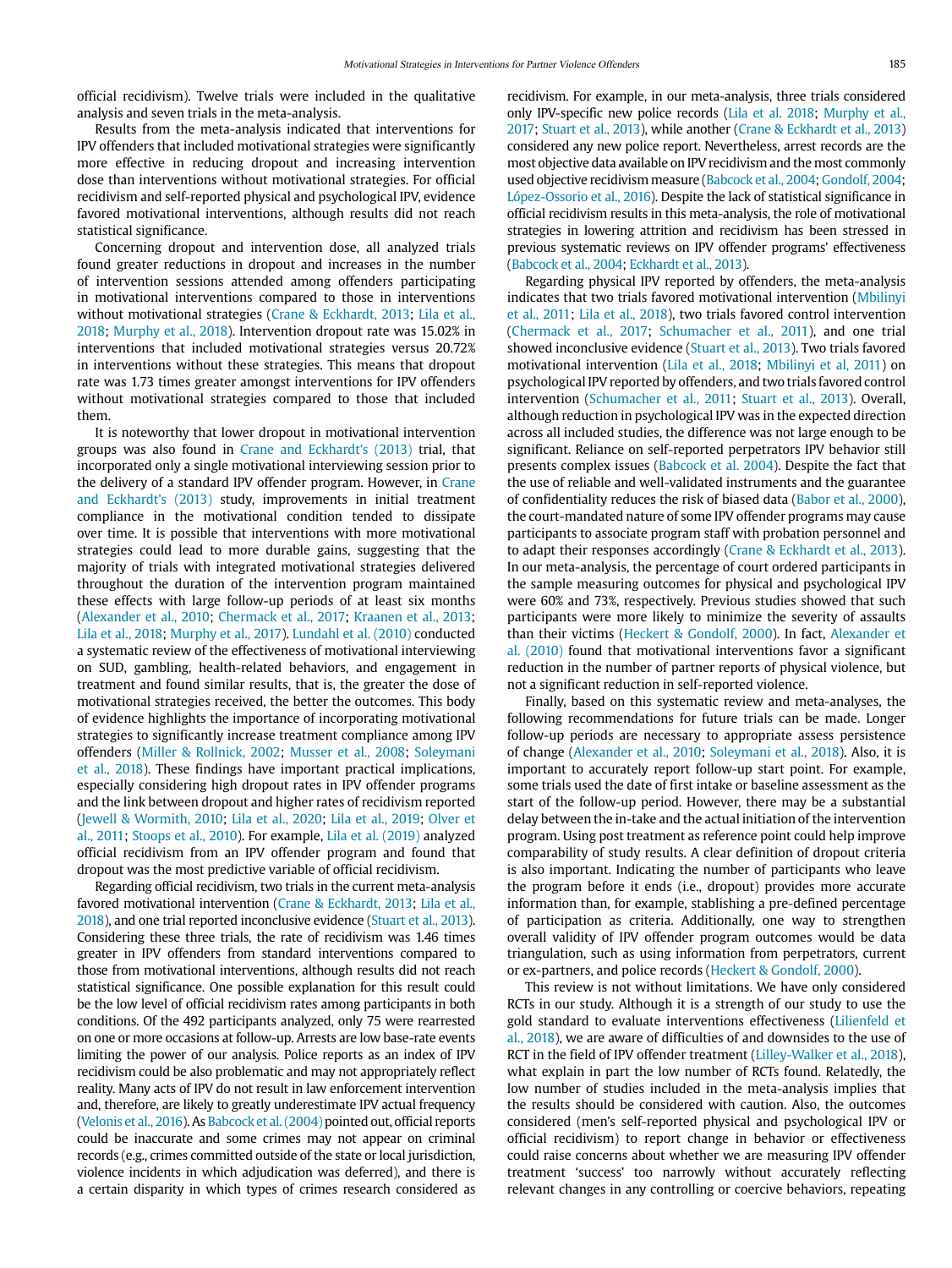victimization, or whether women/children feel safer (Arbach & Bobbio, 2018; Dobash et al., 1999; Hester & Westmarland, 2005). Also, self-report measures of physical and psychological IPV can be vulnerable to participants' distortions and social desirability biases (Eckhardt et al., 2012; Gracia et al., 2015; Santirso et al., 2018). In addition, methodology of studies presented considerable heterogeneity in terms of duration, intervention format, follow-up duration, or methods used to evaluate outcomes. Finally, some studies included mixed samples of men and women and court referred and non-court referred participants, without reporting disaggregated data. This may have influenced results.

Despite these limitations, this review points to the potential benefits of integrating motivational strategies into IPV offender programs to increase intervention adherence and reduce dropout. Also, sustained integration of motivational strategies throughout the delivery of IPV intervention program could lead to more substantial gains than the use of a single session motivational strategy, increasing long-term effects of these programs (Lila et al., 2018; Santirso et al., 2020). Additionally, matching the appropriate intervention with participants' readiness to change could help to improve the effectiveness of these programs (Begun et al., 2003; Eckhardt et al., 2004; Levesque et al., 2008). Alexander et al. (2010) and Murphy et al. (2017) illustrated that participants who are less ready to change at intake were more likely to benefit from interventions that included motivational strategies. Also, therapists who use motivational strategies tend to minimize their confrontational style, develop a more collaborative therapeutic alliance, and find less resistance from participants (Alexander et al., 2010; Stuart et al., 2007). In contrast to a more coercive approach, motivational strategies may help IPV offenders to overcome ambivalence about change, helping them to find their own reasons to change and promoting offenders efficacy in obtaining their goals and, more generally, increasing IPV offender program effectiveness.

### **Conflict of Interest**

The authors of this article declare no conflict of interest.

#### **References**

- References with an asterisk refer to articles included in the meta-analysis. \*Alexander, P. C., Morris, E., Tracy, A., & Frye, A. (2010). Stages of change and the group treatment of batterers: A randomized clinical trial. Violence
- and Victims, 25(5), 571-587. https://doi.org/10.1891/0886-6708.25.5.571 Arbach, K., & Bobbio, A. (2018). Intimate partner violence risk assessment in community health facilities: A multisite longitudinal study. Psychosocial
- Intervention, 27(2), 105-112. https://doi.org/10.5093/pi2018a13 Arias, E., Arce, R., & Vilariño, M. (2013). Batterer intervention programmes:
- A meta-analytic review of effectiveness. Psychosocial Intervention, 22(2), 153-160. https://doi.org/10.5093/in2013a18
- Babcock, J., Armenti, N., Cannon, C., Lauve-Moon, K., Buttell, F., Ferreira, R., Cantos, A., Hamel, J., Kelly, D., Jordan, C., Lehmann, P., Leisring, P. A., Murphy, C., O'Leary, K. D., Bannon, S., Salis, K. L., & Solano, I. (2016). Domestic violence perpetrator programs: A proposal for evidencebased standards in the united states. Partner Abuse, 7(4), 355-460. <https://doi.org/10.1891/1946-6560.7.4.355>
- Babcock, J. C., Green, C. E., & Robie, C. (2004). Does batterers' treatment work? A meta-analytic review of domestic violence treatment. Clinical Psychology Review, 23(8), 1023-1053. [https://doi.org/10.1016/](https://doi.org/10.1016/j.cpr.2002.07.001) [j.cpr.2002.07.001](https://doi.org/10.1016/j.cpr.2002.07.001)
- Babor, T. F., Steinberg, K., Anton, R. A. Y., & Del Boca, F. (2000). Talk is cheap: Measuring drinking outcomes in clinical trials. Journal of Studies on Alcohol, 61, 55-63. <https://doi.org/10.15288/jsa.2000.61.55>
- Bahia, H. K. (2016). Effects of the relationship check up on early adults' romantic relationship adjustment and substance use: A pilot study (Doctoral dissertation). http://hdl.handle.net/1794/22261
- Begun, A. L., Murphy, C., Bolt, D., Weinstein, B., Strodthoff, T., Short, L, & Shelley, G. (2003). Characteristics of the Safe at Home instrument for assessing readiness to change intimate partner violence. Research on Social Work Practice, 13(1), 80-107. https://doi. org/10.1177/1049731502238758
- Bennett, L. W., Stoops, C., Call, C., & Flett, H. (2007). Program completion and re-arrest in a batterer intervention system. Research on Social Work Practice, 17(1), 42-54. https://doi.org/10.1177/1049731506293729
- Bland, J. M., & Altman, D. G. (2000). Statistics notes: The odds ratio. British Medical Journal, 320, 1468. https://doi.org/[10.1136/bmj.320.7247.1468](https://doi.org/10.1136/bmj.320.7247.1468)
- Campbell, J. C. (2002). Health consequences of intimate partner violence. The Lancet, 359(9314), 1331-1336. [https://doi.org/10.1016/S0140-](https://doi.org/10.1016/S0140-6736(02)08336-8) [6736\(02\)08336-8](https://doi.org/10.1016/S0140-6736(02)08336-8)
- Cannon, C., Hamel, J., Buttell, F., & Ferreira, R. (2016). A survey of domestic violence perpetrator programs in the united states and Canada: Findings and implications for policy and intervention. Partner Abuse, 7(3), 226-276. https://doi.org/10.1891/1946-6560.7.3.226
- Carbajosa, P., Catalá-Miñana, A., Lila, M., & Gracia, E. (2017). Differences in treatment adherence, program completion, and recidivism among batterer subtypes. The European Journal of Psychology Applied to Legal Context, 9(2), 93-101. https://doi.org/10.1016/j.ejpal.2017.04.001
- Carbajosa, P., Catalá-Miñana, A., Lila, M., Gracia, E., & Boira, S. (2017). Responsive versus treatment-resistant perpetrators in batterer intervention programs: Personal characteristics and stages of change. Psychiatry, Psychology and Law, 24(6), 936-950. [https://doi.org/10.108](https://doi.org/10.1080/13218719.2017.1347933) [0/13218719.2017.1347933](https://doi.org/10.1080/13218719.2017.1347933)
- Chen, H. T., Bersani, C., Myers, S. C., & Denton, R. (1989). Evaluating the effectiveness of a court sponsored abuser treatment program. Journal of Family Violence, 4, 309-322. https://doi.org/10.1007/BF00978573
- Cheng, S. Y., Davis, M., Jonson-Reid, M., & Yaeger, L. (2019). Compared to what? A meta-analysis of batterer intervention studies using nontreated controls or comparisons. Trauma, Violence, & Abuse, 1-16. https://doi.org/10.1177/1524838019865927
- \*Chermack, S. T., Bonar, E. E., Ilgen, M. A., Walton, M. A., Cunningham, R. M., Booth, B. M., & Blow, F. C. (2017). Developing an integrated violence prevention for men and women in treatment for substance use disorders. Journal of Interpersonal Violence, 32, 581-603. [https://doi.](https://doi.org/10.1177/0886260515586369) [org/10.1177/0886260515586369](https://doi.org/10.1177/0886260515586369)
- Coulter, M., & VandeWeerd, C. (2009). Reducing domestic violence and other criminal recidivism: Effectiveness of a multilevel batterers intervention program. Violence and Victims, 24(2), 139-152. [https://](https://doi.org/10.1891/0886-6708.24.2.139) [doi.org/10.1891/0886-6708.24.2.139](https://doi.org/10.1891/0886-6708.24.2.139)
- \*Crane, C. A., & Eckhardt, C. I. (2013). Evaluation of a single-session brief motivational enhancement intervention for partner abusive men. Journal of Counseling Psychology, 60(2), 180-187. [https://doi.](https://doi.org/10.1037/a0032178) [org/10.1037/a0032178](https://doi.org/10.1037/a0032178)
- Crane, C. A., Schlauch, R. C., & Eckhardt, C. I. (2015). Dyadic violence and readiness to change among male intimate partner violence offenders. Criminal Behaviour and Mental Health, 25(4), 287-298. [https://doi.](https://doi.org/10.1002/cbm.1977) [org/10.1002/cbm.1977](https://doi.org/10.1002/cbm.1977)
- Daly, J. E., & Pelowski, S. (2000). Predictors of dropout among men who batter: A review of studies with implications for research and practice. Violence and Victims, 15(2), 137-160. https://doi.org/10.1891/0886- 6708.15.2.137
- Dobash, R. P., Dobash, R. E., Cavanagh, K., & Lewis, R. (1999). A research evaluation of British programmes for violent men. Journal of Social Policy, 28(2), 205-233. <https://doi.org/10.1017/S0047279499005589>
- Dutton, D. G., Bodnarchuk, M., Kropp, R., Hart, S. D., & Ogloff, J. R. (1997). Wife assault treatment and criminal recidivism: An 11-year followup. International Journal of Offender Therapy and Comparative Criminology, 41, 9-23. https://doi.org/10.1177/0306624X9704100102
- Eckhardt, C. I., Babcock, J., & Homack, S. (2004). Partner assaultive men and the stages and processes of change. Journal of Family Violence, 19, 81- 93. https://doi.org/10.1023/B:JOFV.0000019839.98858.5c
- Eckhardt, C. I., Murphy, C. M., Whitaker, D. J., Sprunger, J., Dykstra, R., & Woodard, K. (2013). The effectiveness of intervention programs for perpetrators and victims of intimate partner violence. Partner Abuse, 4(2), 196-231. https://doi.org/10.1891/1946-6560.4.2.196
- Eckhardt, C. I., Samper, R., Suhr, L., & Holtzworth-Munroe, A. (2012). Implicit attitudes toward violence among male perpetrators of intimate partner violence: A preliminary investigation. Journal of Interpersonal Violence, 27, 471-491. https://doi.org/10.1177/0886260511421677
- Ellsberg, M., Jansen, H. A., Heise, L., Watts, C. H., & García-Moreno, C. (2008). Intimate partner violence and women's physical and mental health in the WHO multi-country study on women's health and domestic violence: An observational study. The Lancet, 371(9619), 1165-1172. [https://doi.org/10.1016/S0140-6736\(08\)60522-X](https://doi.org/10.1016/S0140-6736(08)60522-X)
- Feder, L., & Wilson, D. B. (2005). A meta-analytic review of court-mandated batterer intervention programs: Can courts affect abusers' behavior? Journal of Experimental Criminology, 1, 239-262. [https://doi.](https://doi.org/10.1007/s11292-005-1179-0) [org/10.1007/s11292-005-1179-0](https://doi.org/10.1007/s11292-005-1179-0)
- Gerlock, A. A. (2001). A profile of who completes and who drops out of domestic violence rehabilitation. Issues in Mental Health Nursing, 22(4), 379-400. https://doi.org/10.1080/01612840116997
- Gondolf, E. W. (2000). A 30-month follow-up of court-referred batterers in four cities. International Journal of Offender Therapy and Comparative Criminology, 44, 111-128. https://doi.org/10.1177/0306624X00441010
- Gondolf, E. W. (2004). Evaluating batterer counseling programs: A difficult task showing some effects and implications. Aggression and Violent Behavior, 9(6), 605-631. https://doi.org/10.1016/j.avb.2003.06.001
- Gracia, E. (2014). Intimate partner violence against women and victimblaming attitudes among Europeans. Bulletin of the World Health Organization, 92, 380-381. https://doi.org/10.2471/BLT.13.131391

Gracia, E., Garcia, F., & Lila, M. (2008). Police involvement in cases of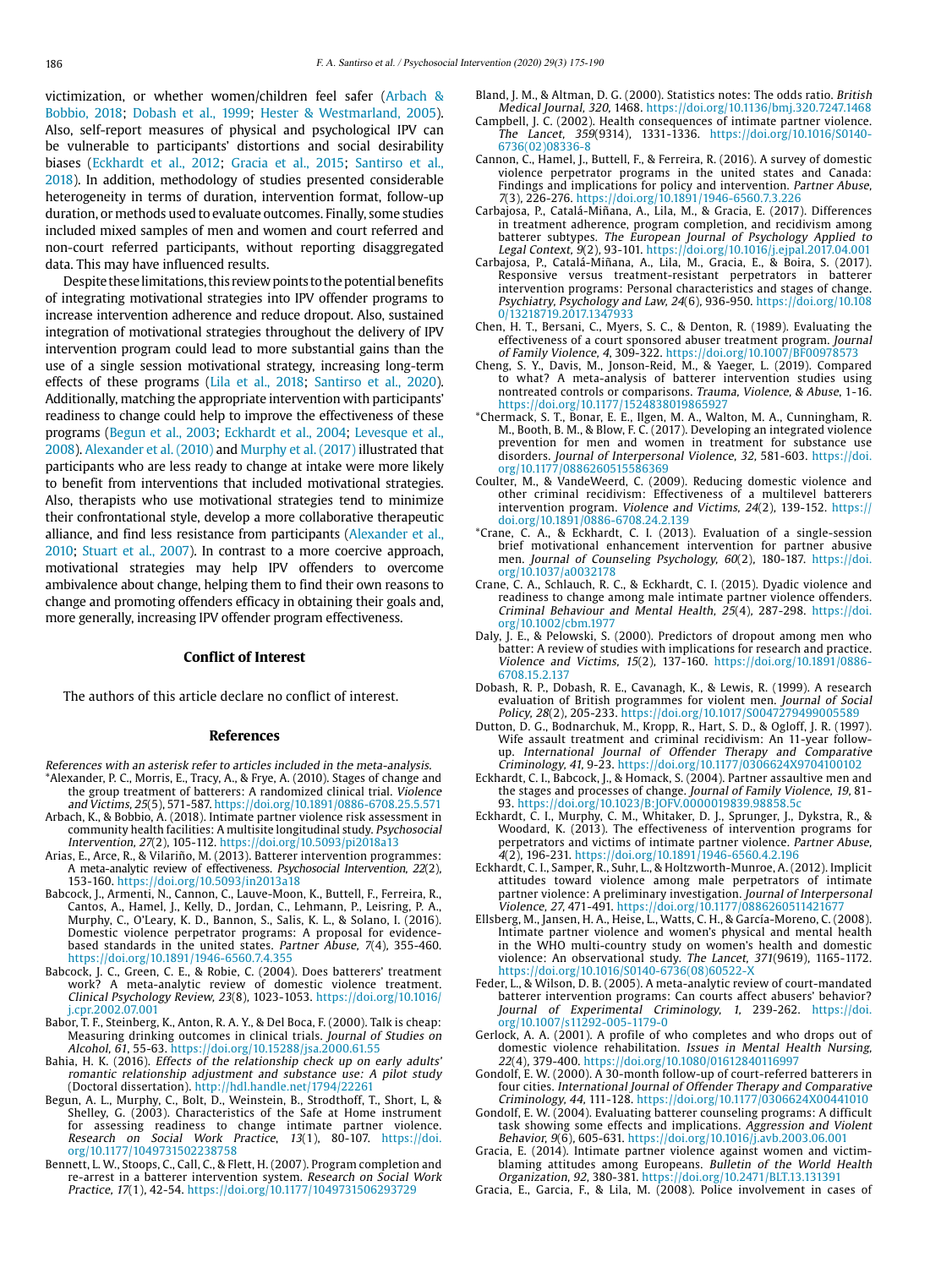intimate partner violence against women: The influence of perceived severity and personal responsibility. Violence Against Women, 14, 697-714. https://doi.org/10.1177/1077801208317288

- Gracia, E., Lila, M., & Santirso, F. A. (2020). Attitudes toward intimate partner violence against women in the European Union: A systematic review. European Psychologist, 25, 104-121. https://doi.org/10.1027/1016- 9040/a000392
- Gracia, E., Rodriguez, C. M., & Lila, M. (2015). Preliminary evaluation of an analog procedure to assess acceptability of intimate partner violence against women: The Partner Violence Acceptability Movie Task. Frontiers in Psychology, 6, 1567. [https://doi.org/10.3389/](https://doi.org/10.3389/fpsyg.2015.01567) [fpsyg.2015.01567](https://doi.org/10.3389/fpsyg.2015.01567)
- Gracia, E., Rodriguez, C. M., Martín-Fernández, M., & Lila, M. (2020). Acceptability of family violence: Underlying ties between intimate partner violence and child abuse. Journal of Interpersonal Violence. https://doi.org/10.1177/0886260517707310
- Guedes, A., Bott, S., Garcia-Moreno, C., & Colombini, M. (2016). Bridging the gaps: A global review of intersections of violence against women and violence against children. Global Health Action, 9(1), 1-15. https://doi. org/10.3402/gha.v9.31516
- Heckert, D. A., & Gondolf, E. W. (2000). Assessing assault self-reports by batterer program participants and their partners. Journal of Family Violence, 15, 181-197.<https://doi.org/10.1023/A:1007594928605>
- Heise, L. L. (2011). What works to prevent partner violence: An evidence overview.[http://strive.lshtm.ac.uk/resources/what-works-prevent](http://strive.lshtm.ac.uk/resources/what-works-prevent-partner-violence-evidence-overview)[partner-violence-evidence-overview](http://strive.lshtm.ac.uk/resources/what-works-prevent-partner-violence-evidence-overview)
- Henning, K., & Holdford, R. (2006). Minimization, denial, and victim blaming by batterers: How much does the truth matter? Criminal Justice and Behavior, 33, 110-130. https://doi.org/10.1177/0093854805282322
- Hester, M., & Westmarland, N. (2005). Tackling domestic violence: Effective interventions and approaches. London, Home Office Research, Development and Statistics Directorate.
- Higgins, J. P., Altman, D. G., Gøtzsche, P. C., Jüni, P., Moher, D., Oxman, A. D, Savovic, J., Schulz, K. F., Weeks, L., & Sterne, J. A. C. (2011). The Cochrane Collaboration's tool for assessing risk of bias in randomised trials. British Medical Journal, 343, 1-9. https://doi.org/10.1136/bmj.d5928
- Higgins, J. P., Thompson, S. G., Deeks, J. J., & Altman, D. G. (2003). Measuring inconsistency in meta-analyses. British Medical Journal, 327, 557-560. https://doi.org/10.1136/bmj.327.7414.557
- Hoffmann, T., Glasziou, P., Boutron, I., Milne, R., Perera, R., Moher, D., Altman, D., Barbour, V., Macdonald, H., Johnston, M., Lamb, S., Dixon-Woods, M., McCulloch, P., Wyatt, J., Chan, A., & Michie, S. (2014). Better reporting of interventions: Template for intervention description and replication (TIDieR) checklist and guide. British Medical Journal, 348:g1687. https://doi.org/10.1136/bmj.g1687
- Ioannidis, J. A. (2015). Contradicted and initially stronger effects in highly cited clinical research. Journal of the American Medical Association, 294(2), 218-228. https://doi.org/10.1001/jama.294.2.218
- Jewell, L. M., & Wormith J. S. (2010). Variables associated with attrition from domestic violence treatment programs targeting male batterers: A meta-analysis. Criminal Justice and Behavior, 37, 1086-1113. https:// doi.org/10.1177/0093854810376815
- Jewkes, R. (2002). Intimate partner violence: Causes and prevention. The Lancet, 359, 1423-1429. https://doi.org/10.1016/S0140-6736(02)08357-5
- Jewkes, R., Flood, M., & Lang, J. (2015). From work with men and boys to changes of social norms and reduction of inequities in gender relations: A conceptual shift in prevention of violence against women and girls. The Lancet, 385, 1580-1589. https://doi.org/10.1016/S0140- 6736(14)61683-4
- \*Kraanen, F. L., Vedel, E., Scholing, A., & Emmelkamp, P. M. (2013). The comparative effectiveness of integrated treatment for substance abuse and partner violence (I-StoP) and substance abuse treatment alone: A randomized controlled trial. BMC Psychiatry, 13, 1-14. [https://doi.](https://doi.org/10.1186/1471-244X-13-189) [org/10.1186/1471-244X-13-189](https://doi.org/10.1186/1471-244X-13-189)
- Lee, M. Y., Uken, A., & Sebold, J. (2004). Accountability for change: Solutionfocused treatment with domestic violence offenders. Families in Society, 85, 463-476. https://doi.org/10.1606/1044-3894.1832
- Lefebvre, C., Manheimer E., & Glanville, J. (2011). Chapter 6: Searching for studies. In J. P. T. Higgins & S. Green (Eds.), Cochrane handbook for systematic reviews of interventions (Version 5.1.0, updated March 2011). Cochrane. https://training.cochrane.org/handbook
- Levesque, D. A., Gelles, R. J., & Velicer, W. F. (2000). Development and validation of a stages of change measure for men in batterer treatment. Cognitive Therapy and Research, 24, 175-199. [https://doi.](https://doi.org/10.1023/A:1005446025201) [org/10.1023/A:1005446025201](https://doi.org/10.1023/A:1005446025201)
- Levesque, D. A., Velicer, W. F., Castle, P. H., & Greene, R. N. (2008). Resistance among domestic violence offenders: Measurement development and initial validation. Violence Against Women, 14, 158-184. [https://doi.](https://doi.org/10.1177/1077801207312397) [org/10.1177/1077801207312397](https://doi.org/10.1177/1077801207312397)
- \*Lila, M., Gracia, E., & Catalá-Miñana, A. (2018). Individualized motivational plans in batterer intervention programs: A randomized clinical trial. Journal of Consulting and Clinical Psychology, 86(4), 309-320. [https://](https://doi.org/10.1037/ccp0000291) [doi.org/10.1037/ccp0000291](https://doi.org/10.1037/ccp0000291)
- Lila, M., Gracia, E., & Catalá-Miñana, A. (2020). More Likely to dropout, but what if they don't? Partner violence offenders with alcohol abuse problems completing batterer intervention programs.

Journal of Interpersonal Violence, 35(9-10), 1958-1981. [https://doi.](https://doi.org/10.1177/0886260517699952) [org/10.1177/0886260517699952](https://doi.org/10.1177/0886260517699952)

- Lila, M., Martín-Fernández, M., Gracia, E., López-Ossorio, J. J., & González, J. L. (2019). Identifying key predictors of recidivism among offenders attending a batterer intervention program: A survival analysis. Psychosocial Intervention, 28(3), 157-167. [https://doi.org/10.5093/](https://doi.org/10.5093/pi2019a19) [pi2019a19](https://doi.org/10.5093/pi2019a19)
- Lila, M., Oliver, A., Catalá-Miñana, A., Galiana, L., & Gracia, E. (2014). The intimate partner violence responsibility attribution scale (IPVRAS). The European Journal of Psychology Applied to Legal Context, 6(1), 29-36. https://doi.org/10.5093/ejpalc2014a4
- Lilienfeld, S. O., McKay, D., & Hollon, S. D. (2018). Why randomised controlled trials of psychological treatments are still essential. The Lancet Psychiatry, 5(7), 536-538. https://doi.org/10.1016/S2215- 0366(18)30045-2
- Lilienfeld, S. O., Ritschel, L. A., Lynn, S. J., Cautin, R. L., & Latzman, R. D. (2014). Why ineffective psychotherapies appear to work: A taxonomy of causes of spurious therapeutic effectiveness. Perspectives on Psychological Science, 9(4), 355-387. https://doi.org/10.1177/1745691614535216
- Lilley-Walker, S. J., Hester, M., & Turner, W. (2018). Evaluation of European domestic violence perpetrator programmes: Toward a model for designing and reporting evaluations related to perpetrator treatment interventions. International Journal of Offender Therapy and Comparative Criminology, 62(4), 868-884. [https://doi.](https://doi.org/10.1177/0306624X16673853) [org/10.1177/0306624X16673853](https://doi.org/10.1177/0306624X16673853)
- Lundahl, B. W., Kunz, C., Brownell, C., Tollefson, D., & Burke, B. L. (2010). A meta-analysis of motivational interviewing: Twenty-five years of empirical studies. Research on Social Work Practice, 20(2), 137-160. <https://doi.org/10.1177/1049731509347850>
- López-Ossorio, J. J., González-Álvarez, J. L., & Andrés-Pueyo, A. (2016). Eficacia predictiva de la valoración policial del riesgo de la violencia de género. Psychosocial Intervention, 25(1), 1-7. [https://doi.org/10.1016/j.](https://doi.org/10.1016/j.psi.2015.10.002) [psi.2015.10.002](https://doi.org/10.1016/j.psi.2015.10.002)
- Martín-Fernández, M., Gracia, E., & Lila, M. (2018). Assessing victimblaming attitudes in cases of intimate partner violence against women: Development and validation of the VB-IPVAW scale. Psychosocial Intervention, 27(3), 133-143. https://doi.org/10.5093/pi2018a18
- Martín-Fernández, M., Gracia, E., & Lila, M. (2019). Psychological intimate partner violence against women in the European Union: A crossnational invariance study. BMC Public Health, 19, 1739. [https://doi.](https://doi.org/10.1186/s12889-019-7998-0) [org/10.1186/s12889-019-7998-0](https://doi.org/10.1186/s12889-019-7998-0)
- Martín-Fernández, M., Gracia, E., & Lila, M. (2020). Ensuring the comparability of cross-national survey data on intimate partner violence against women: A cross-sectional, population-based study in the European Union. BMJ Open, 10, e032231. [https://doi.org/10.1136/](https://doi.org/10.1136/bmjopen-2019-032231) [bmjopen-2019-032231](https://doi.org/10.1136/bmjopen-2019-032231)
- Martín-Fernández, M., Gracia, E., Marco, M., Vargas, V., Santirso, F. A., & Lila, M. (2018). Measuring acceptability of intimate partner violence against women: Development and validation of the A-IPVAW scale. European Journal of Psychology Applied to Legal Context, 10(1), 26-34. [https://doi.](https://doi.org/10.5093/ejpalc2018a3) [org/10.5093/ejpalc2018a3](https://doi.org/10.5093/ejpalc2018a3)
- \*Mbilinyi, L. F., Neighbors, C., Walker, D. D., Roffman, R. A., Zegree, J., Edleson, J., & O'Rourke, A. (2011). A telephone intervention for substance-using adult male perpetrators of intimate partner violence. Research on Social Work Practice, 21(1), 43-56. https://doi.org/10.1177/1049731509359008
- Miller, W. R. (1983) Motivational interviewing with problem drinkers. Behavioural and Cognitive Psychotherapy, 11, 147-172. [https://doi.](https://doi.org/10.1017/S0141347300006583) [org/10.1017/S0141347300006583](https://doi.org/10.1017/S0141347300006583)
- Miller, W. R., & Rollnick, S. (2002). Motivational interviewing: Preparing people to change addictive behavior (2<sup>nd</sup> ed.). Guilford Press.
- Moher, D., Liberati, A., Tetzlaff, J., & Altman, D. G. (2009). Preferred reporting items for systematic reviews and meta-analyses: The PRISMA statement. Annals of Internal Medicine, 151(4), 264-269. https://doi. org/10.7326/0003-4819-151-4-200908180-00135
- Morrel, T. M., Elliott, J. D., Murphy, C. M., & Taft, C. T. (2003). Cognitive behavioral and supportive group treatments for partner-violent men. Behavior Therapy, 34(1), 77-95. https://doi.org/10.1016/S0005- 7894(03)80023-0
- Murphy, C. M., & Baxter, V. A. (1997). Motivating batterer to change in the treatment context. Journal of Interpersonal Violence, 12(4), 607-619. https://doi.org/10.1177/088626097012004009
- Murphy, C. M., Hoover, S. A., & Taft, C. (1999, November). The multidimensional measure of emotional abuse: Factor structure and subscale validity. Presented at the annual meeting of the Association for the Advancement of Behavior Therapy, Toronto, Ontario, Canada.
- \*Murphy, C. M., Eckhardt, C. I., Clifford, J. M., Lamotte, A. D., & Meis, L. A. (2017). Individual versus group cognitive-behavioral therapy for partnerviolent men: A preliminary randomized trial. Journal of Interpersonal Violence, 1-23.<https://doi.org/10.1177/0886260517705666>
- Murphy, C. M., & Maiuro, R. D. (2009). Motivational interviewing and stages of change in intimate partner violence. Springer Publishing Company.
- \*Murphy, C. M., Ting, L. A., Jordan, L. C., Musser, P. H., Winters, J. J., Poole, G. M., & Pitts, S. C. (2018). A randomized clinical trial of motivational enhancement therapy for alcohol problems in partner violent men. Journal of Substance Abuse Treatment, 89(1), 11-19. [https://doi.](https://doi.org/10.1016/j.jsat.2018.03.004) [org/10.1016/j.jsat.2018.03.004](https://doi.org/10.1016/j.jsat.2018.03.004)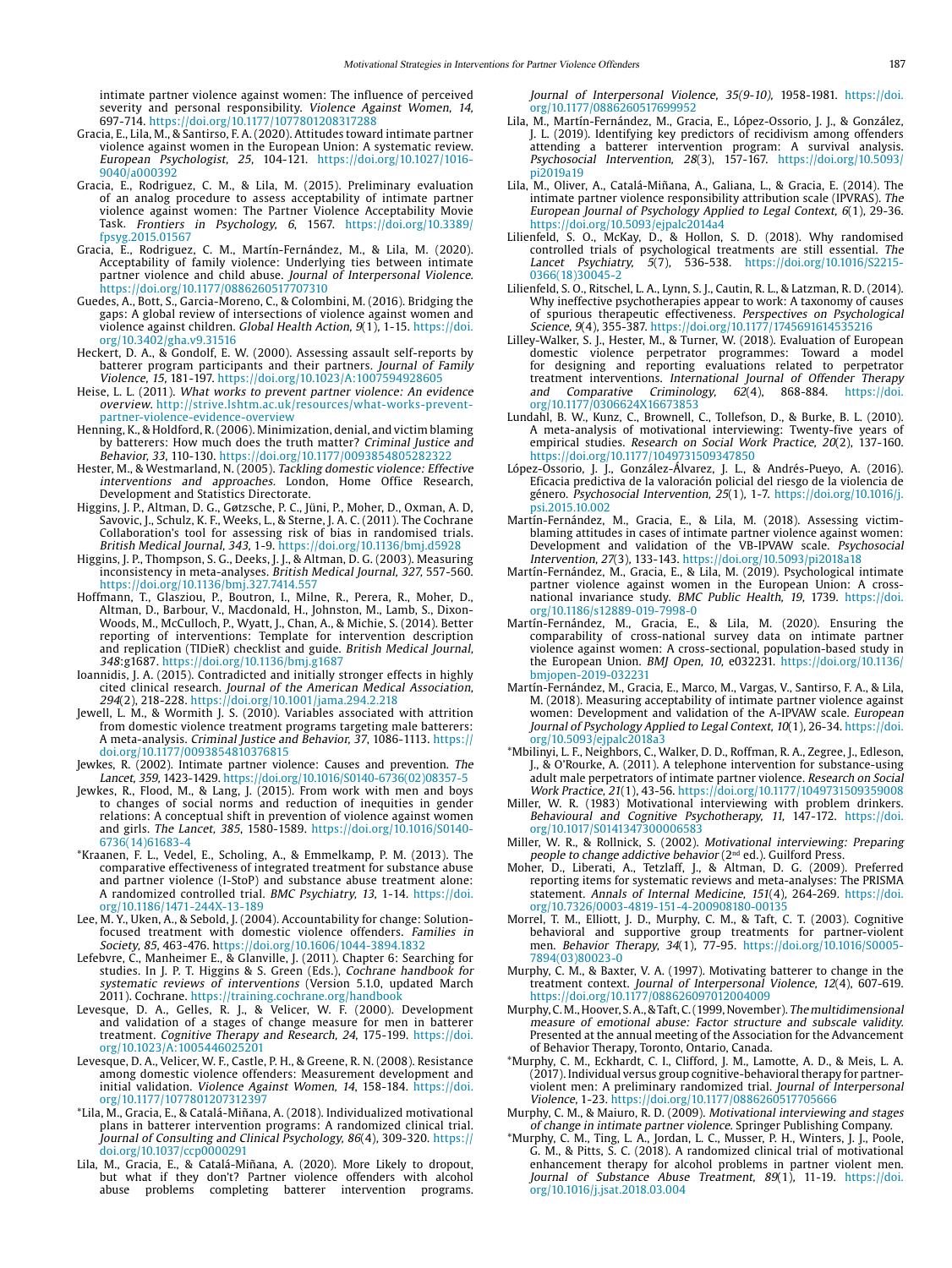- Musser, P. H., Semiatin, J. N., Taft, C. T., & Murphy, C. M. (2008). Motivational interviewing as a pregroup intervention for partner-violent men. Violence and Victims, 23(5), 539-557. https://doi.org/10.1891/0886-6708.23.5.539
- Okuda, M., Olfson, M., Hasin, D., Grant, B. F., Lin, K., & Blanco, C. (2011). Mental health of victims of intimate partner violence: Results from a national epidemiologic survey. Psychiatric Services, 62(8), 959-962[. https://doi.](http://invalid.uri) [org/10.1176/appi.ps.62.8.959](http://invalid.uri)
- Olver, M. E., Stockdale, K. C., & Wormith, J. S. (2011). A meta-analysis of predictors of offender treatment attrition and its relationship to recidivism. Journal of Consulting and Clinical Psychology, 79(1), 6-21. https://doi.org/10.1037/a0022200
- Price, B. J., & Rosenbaum, A. (2009). Batterer intervention programs: A report from the field. Violence and Victims, 24(6), 757-770. [https://doi.](https://doi.org/10.1891/0886-6708.24.6.757) [org/10.1891/0886-6708.24.6.757](https://doi.org/10.1891/0886-6708.24.6.757)
- Prochaska, J. O., & DiClemente, C. C. (1982). Transtheoretical therapy: Toward a more integrative model of change. Psychotherapy: Theory, Research, and Practice, 19(3), 276–288. https://doi.org/10.1037/h0088437
- Prochaska, J. O., DiClemente, C. C., & Norcross, J. C. (1992). In search of how people change: Applications to addictive behaviors. American Psychologist, 47(9), 1102-1114. <https://doi.org/10.1037/0003-066X.47.9.1102>
- Prochaska, J.O., & Velicer, W. F. (1997). The transtheoretical model of health behavior change. American Journal of Health Promotion, 12(1), 38-48. https://doi.org/10.4278/0890-1171-12.1.38
- Rondeau, G., Brodeur., N., Brochu, S., & Lemire, G. (2001). Dropout and completion of treatment among spouse abusers. Violence and Victims, 16(2), 127-143. https://doi.org/10.1891/0886-6708.16.2.127
- Santirso, F. A., Lila, M. & Gracia, E. (2020). Motivational strategies, working alliance, and protherapeutic behaviors in batterer intervention programs: A randomized controlled trial. European Journal of Psychology Applied to
- Legal Context, 12(2), 77-84. <https://doi.org/10.5093/ejpalc2020a7> Santirso, F. A., Martín-Fernández, M., Lila, M., Gracia, E., & Terreros, E. (2018). Validation of the Working Alliance Inventory-Observer Short Version with male intimate partner violence offenders. International Journal of Clinical and Health Psychology, 18(2), 152-161. [https://doi.org/10.1016/j.](https://doi.org/10.1016/j.ijchp.2018.02.003) iichp.2018.02.003
- Saunders, D. G. (2008). Group interventions for men who batter: A summary of program descriptions and research. Violence and Victims, 23(2), 156- 172. https://doi.org/10.1891/0886-6708.23.2.156
- \*Schumacher, J. A., Coffey, S. F., Stasiewicz, P. R., Murphy, C. M., Leonard, K. E., & Fals-Stewart, W. (2011). Development of a brief motivational enhancement intervention for intimate partner violence in alcohol treatment settings. Journal of Aggression, Maltreatment & Trauma, 20(2), 103-127. <https://doi.org/10.1080/10926771.2011.546749>
- Scott, K. L. (2004). Stage of change as a predictor of attrition among men in a batterer treatment program. Journal of Family Violence,  $19(1)$ , 37-47. <https://doi.org/10.1023/B:JOFV.0000011581.01231.1e>
- Scott, K., King, C., McGinn, H., & Hosseini, N. (2011). Effects of motivational enhancement on immediate outcomes of batterer intervention. Journal of Family Violence, 26(2), 139-149. https://doi.org/10.1007/s10896-010- 9353-1
- Scott, K. L., & Wolf, D. A. (2003). Readiness to change as a predictor of outcome in batterer treatment. Journal of Consulting and Clinical Psychology, 71(5), 879-889. https://doi.org/10.1037/0022-006X.71.5.879
- Smedslund, G., Dalsbø, T. K., Steiro, A., Winsvold, A., & Clench-Aas, J. (2011). Cognitive behavioural therapy for men who physically abuse their female partner. Cochrane Database of Systematic Reviews, 2(2), 1–33. https:// doi.org/10.1002/14651858.CD006048.pub2
- Soleymani, S., Britt, E., & Wallace-Bell, M. (2018). Motivational interviewing for enhancing engagement in intimate partner violence (IPV) treatment: A review of the literature. Aggression and Violent Behavior, 40, 119-127. https://doi.org/10.1016/j.avb.2018.05.005
- Straus, M., Hamby, S., Boney-McCoy, S., & Sugarman, D. (1996). The Revised Conflict Tactics Scales (CTS-2). Journal of Family Issues, 17(3), 283–316. https://doi.org/10.1177/019251396017003001
- Stoops, C., Bennett, L., & Vincent, N. (2010). Development and predictive ability of a behavior-based typology of men who batter. Journal of Family Violence, 25(3), 325-335. <https://doi.org/10.1007/s10896-009-9294-8>
- \*Stuart, G. L., Shorey, R. C., Moore, T. M., Ramsey, S. E., Kahler, C. W., O'farrell, T. J., Strong, D., Temple, J. R., & Monti, P. M. (2013). Randomized clinical trial examining the incremental efficacy of a 90-minute motivational alcohol intervention as an adjunct to standard batterer intervention for men. Addiction, 108(8), 1376-1384. https://doi.org/10.1111/add.12142
- Stuart, G. L., Temple, J. R., & Moore, T. M. (2007). Improving batterer intervention programs through theory-based research. Journal of the American Medical Association, 298(5), 560-562.<https://doi.org/10.1001/jama.298.5.560>
- Taft, C., & Murphy, C. M. (2007). The working alliance in intervention for partner violence perpetrators: Recent research and theory. Journal of Family Violence, 22(1), 11-18. https://doi.org/10.1007/s10896-006-9053-z
- Taft, C. T., Murphy, C. M., Elliott, J. D., & Morrel, T. M. (2001). Attendanceenhancing procedures in group counseling for domestic abusers. Journal of Counseling Psychology, 48(1), 51-60. https://doi.org/10.1037/0022- 016748151
- Taft, C. T., Murphy, C. M., King, D. W., Musser, P. H., & DeDeyn, J. M. (2003). Process and treatment adherence factors in group cognitive-behavioral therapy for partner violent men. Journal of Consulting and Clinical Psychology, 71(4), 812-820. https://doi.org/10.1037/0022-006X.71.4.812
- Velonis, A. J., Cheff, R., Finn, D., Davloor, W., & O'Campo, P. (2016). Searching for the mechanisms of change: A protocol for a realist review of batterer treatment programmes. BMJ Open, 6:e010173. [https://doi.org/10.1136/](https://doi.org/10.1136/bmjopen-2015-010173) [bmjopen-2015-010173](https://doi.org/10.1136/bmjopen-2015-010173)
- Vilariño, M., Amado, B. G., Vázquez, M. J., & Arce, R. (2018). Psychological harm in women victims of intimate partner violence: Epidemiology and quantification of injury in mental health markers. Psychosocial Intervention, 27(3), 145-152.<https://doi.org/10.5093/pi2018a23>
- Voith, L. A., Logan-Greene, P., Strodthoff, T., & Bender, A. E. (2018). A paradigm shift in batterer intervention programming: A need to address unresolved trauma. Trauma, Violence, & Abuse, 19(1)1-15. [https://doi.](https://doi.org/10.1177/1524838018791268) [org/10.1177/1524838018791268](https://doi.org/10.1177/1524838018791268)
- \*Woodin, E. M., & O'Leary, K. D. (2010). A brief motivational intervention for physically aggressive dating couples. Prevention Science, 11(4), 371-383. <https://doi.org/10.1007/s11121-010-0176-3>
- World Health Organization. (2002). Understanding and addressing violence against women. [https://www.who.int/reproductivehealth/topics/violence/](https://www.who.int/reproductivehealth/topics/violence/vaw_series/en/) [vaw\\_series/en/](https://www.who.int/reproductivehealth/topics/violence/vaw_series/en/)
- World Health Organization. (2013). Global and regional estimates of violence against women: Prevalence and health effects of intimate partner violence and non-partner sexual violence. [https://www.who.int/](https://www.who.int/reproductivehealth/publications/violence/9789241564625/en/) [reproductivehealth/publications/violence/9789241564625/en/](https://www.who.int/reproductivehealth/publications/violence/9789241564625/en/)
- Zalmanowitz, S. J., Babins-Wagner, R., Rodger, S., Corbett, B. A., & Leschied, A. (2013). The association of readiness to change and motivational interviewing with treatment outcomes in males involved in domestic violence group therapy. Journal of Interpersonal Violence, 28(5), 956-974. https://doi.org/10.1177/0886260512459381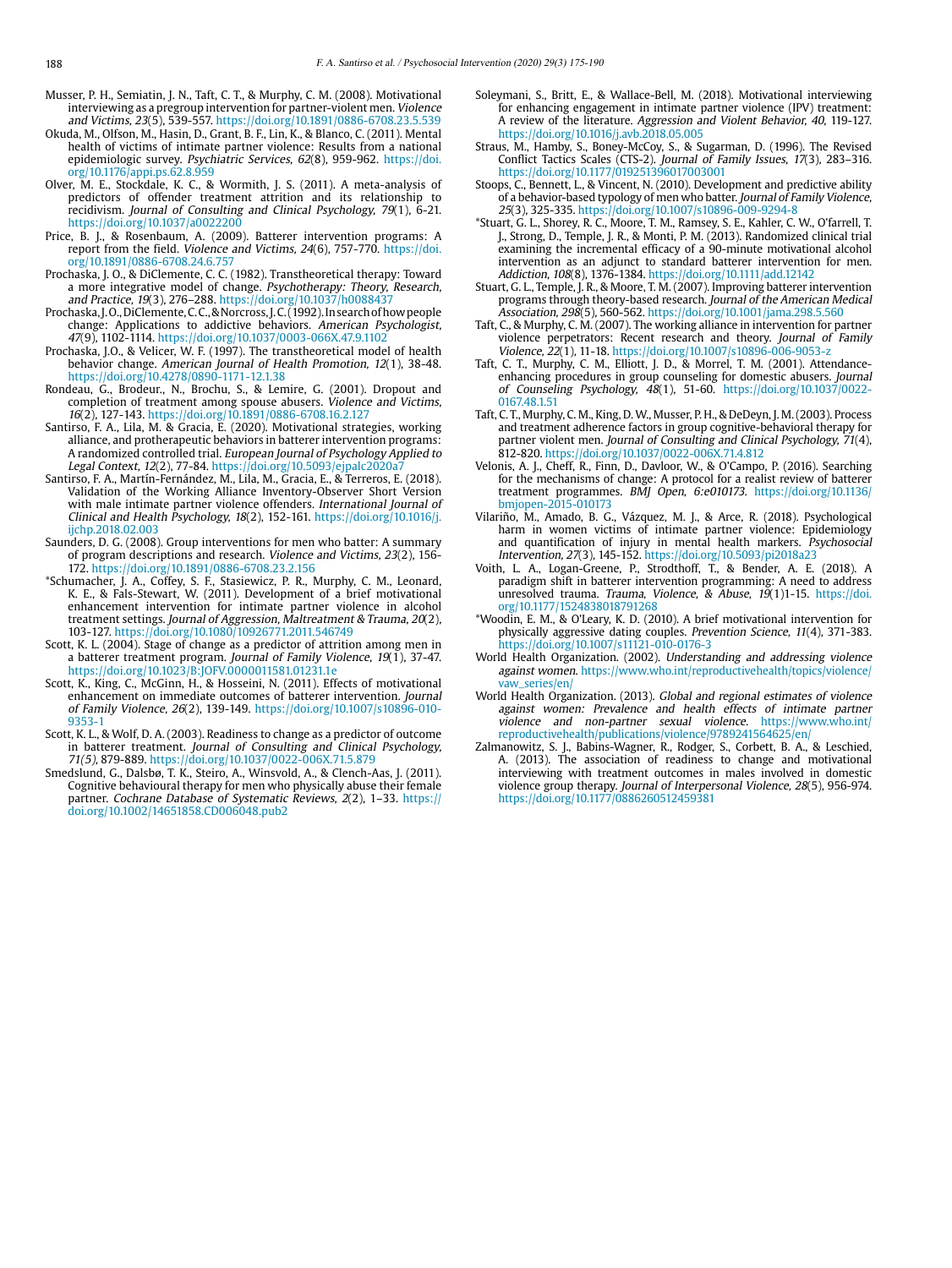### **Appendix**

# Description of Search Terms

| Database                  | Keywords                                                                                                                                                                                                                                                                                                                                                                                                                                                                                                                                                                                                                                                                                                                                                                                                                                                                                                                                                                                                                                                                                                                                                                                                                                                                                                                                                                                                                                                                                                                                                                                                                                                                                                                                                                                                                                                                                                                                                                                                                                                                                                                                                                                                                                                                                                                                                                                                                                                                                                                                                               |
|---------------------------|------------------------------------------------------------------------------------------------------------------------------------------------------------------------------------------------------------------------------------------------------------------------------------------------------------------------------------------------------------------------------------------------------------------------------------------------------------------------------------------------------------------------------------------------------------------------------------------------------------------------------------------------------------------------------------------------------------------------------------------------------------------------------------------------------------------------------------------------------------------------------------------------------------------------------------------------------------------------------------------------------------------------------------------------------------------------------------------------------------------------------------------------------------------------------------------------------------------------------------------------------------------------------------------------------------------------------------------------------------------------------------------------------------------------------------------------------------------------------------------------------------------------------------------------------------------------------------------------------------------------------------------------------------------------------------------------------------------------------------------------------------------------------------------------------------------------------------------------------------------------------------------------------------------------------------------------------------------------------------------------------------------------------------------------------------------------------------------------------------------------------------------------------------------------------------------------------------------------------------------------------------------------------------------------------------------------------------------------------------------------------------------------------------------------------------------------------------------------------------------------------------------------------------------------------------------------|
| Cochrane<br>Collaboration | (Imh "intimate partner violence") or "intimate partner violence" or "intimate partner abuse" or "intimate partner aggres*" or "intimate<br>terrorism" or "intimate violence relationship*" or [mh "domestic violence"] or "domestic violence" or "domestic abuse" or "domestic<br>violence offend*" or "partner violence" or "partner abuse" or [mh "spouse abuse"] or "spouse abuse" or "spous* violence" or "spous*<br>abuse" or "batterer*" or "violence between parents" or "violence between partners" or "violence against women" or "marital violence"<br>or "marital abuse" or "husband abuse" or "situational violence" or "abusive relationship" or "dating violence" or "family violence"<br>or "couple" or "couples" or "couple therapy" or [mh "couples therapy"] or "couples therapy" or "couple psychotherapy" or "couples<br>psychotherapy" or "couple counseling" or "Couples counseling" or "Couple counselling" or "Couples counselling" or "Marriage<br>therapy" or "Marriage psychotherapy" or "Marriage counseling" or "Marriage counselling" or [mh "Marital therapy"] or "Marital<br>therapy" or "Marital psychotherapy" or "Marital counseling" or "Marital counselling" or "Conjoint therapy" or [mh "Family therapy"]<br>or "Family therapy") AND ([mh "motivational interviewing"] or "motivational interviewing" or "motivational enhancement therapy"<br>or "Motivational enhancement techniques" or "Motivational enhancement intervention" or "Motivational enhancement interventions"<br>or "Motivational enhancement" or "Motivational intervention" or "Motivational interventions" or "Motivational strategies" or<br>"Motivational technique" or "Motivational techniques" or "Motivational intake" or "Motivational approach" or "Motivational session" or<br>"Motivational style" or "Motivational feedback" or "MI techniques" or "Motivation enhancing intervention" or "Motivation enhancing<br>interventions" or "Motivation enhancing group" or "Motivation enhancing groups" or "Motivation enhancing treatment" or "Motivation<br>enhancing treatments" or "Motivation enhancing strategies" or "Motivating enhancing intervention" or "Motivating enhancing<br>interventions" or "Motivational therapy" or "motivat*" or [mh Motivation] or "Motivation") AND ("randomized controlled trial":pt or<br>"controlled clinical trial":pt or "randomized":ab or [mh "Clinical Trial"] or "randomly":ab or "trial":ti)                                                                                                        |
| <b>MEDLINE</b>            | (intimate partner violence/ or intimate partner violence.mp. or intimate partner abuse.mp. or intimate partner aggres*.mp. or intimate<br>terrorism.mp. or intimate violence relationship*.mp. or domestic violence/ or domestic violence.mp. or domestic abuse.mp. or domestic<br>violence offend <sup>*</sup> ,mp, or partner violence,mp, or partner abuse,mp, or spouse abuse,mp, or spouse abuse/ or spous <sup>*</sup> violence,mp, or<br>spous* abuse, mp. or batterer*, mp. or violence between parents, mp. or violence between partners, mp. or violence against women,<br>mp. or marital violence.mp. or marital abuse.mp. or husband abuse.mp. or situational violence.mp. or abusive relationship.mp. or<br>dating violence.mp. or family violence.mp. or couple?.mp. or couples therapy/ or couple? therapy.mp. or couple? psychotherapy.mp.<br>or couple? counseling, mp. or couple? counselling, mp. or marriage therapy, mp. or marriage psychotherapy, mp. or marriage counseling,<br>mp. or marriage counselling.mp. or marital therapy/ or marital therapy.mp. or marital psychotherapy.mp. or marital counseling.mp.<br>or marital counselling mp, or conjoint therapy mp, or conjoint psychotherapy mp, or conjoint counseling mp, or conjoint counselling.<br>mp, or family therapy/ or family therapy,mp.) and (motivational interviewing,mp, or motivational interviewing/ or motivational<br>enhancement therapy.mp. or motivational enhancement techniques.mp. or motivational enhancement intervention?.mp. or<br>motivational enhancement.mp. or motivational intervention?.mp. or motivational strategies.mp. or motivational technique?.mp. or<br>motivational intake.mp. or motivational approach.mp. or motivational session.mp. or motivational style.mp. or motivational feedback.<br>mp. or MI techniques.mp. or motivation enhancing intervention?.mp. or motivation enhancing group?.mp. or motivation enhancing<br>treatment?.mp. or Motivation enhancing strategies.mp. or motivating enhancing intervention?.mp. or Motivational therapy.mp. or<br>motivat*.mp. or motivation/ or motivation.mp.) and (randomized controlled trial or controlled clinical trial).pt. or randomized.ab. or<br>clinical trial.sh. or randomly.ab. or trial.ti.)                                                                                                                                                                                                                                                                                 |
| <b>EMBASE</b>             | ('intimate partner violence' OR 'intimate partner abuse' OR 'intimate partner aggres*' OR 'intimate terrorism' OR 'intimate violence<br>relationship*' OR 'domestic violence'/exp OR 'domestic violence' OR 'domestic abuse'/exp OR 'domestic abuse' OR 'domestic violence<br>offend*' OR 'partner violence'/exp OR 'partner violence' OR 'partner abuse' OR 'spouse abuse' OR 'spous* violence' OR 'spous* abuse'<br>OR 'batterer*' OR 'violence between parents' OR 'violence between partners' OR 'violence against women'/exp OR 'violence against<br>women' OR 'marital violence' OR 'marital abuse' OR 'husband abuse' OR 'situational violence' OR 'abusive relationship' OR 'dating<br>violence'/exp OR 'dating violence' OR 'family violence'/exp OR 'couple'/exp OR 'couple' OR 'couples'/exp OR 'couples' OR 'couple<br>therapy'/exp OR 'couple therapy' OR 'couples therapy' OR 'couple psychotherapy' OR 'couples psychotherapy' OR 'couple counseling' OR<br>'couples counseling' OR 'couple counselling' OR 'couples counselling' OR 'marriage therapy' OR 'marriage psychotherapy' OR 'marriage<br>counseling' OR 'marriage counselling' OR 'marital therapy'/exp OR 'marital therapy' OR 'marital psychotherapy' OR 'marital counseling'<br>OR 'marital counselling' OR 'conjoint therapy' OR 'family therapy'/exp OR 'family therapy') AND ('motivational interviewing'/exp OR<br>'motivational interviewing' OR 'motivational enhancement therapy'/exp OR 'motivational enhancement therapy' OR 'motivational<br>enhancement techniques' OR 'motivational enhancement intervention' OR 'motivational enhancement interventions' OR 'motivational<br>enhancement' OR 'motivational intervention' OR 'motivational interventions' OR 'motivational strategies' OR 'motivational techniques'<br>OR 'motivational technique' OR 'motivational intake' OR 'motivational approach' OR 'motivational session' OR 'motivational style'<br>OR 'motivational feedback' OR 'mi techniques' OR 'motivation enhancing intervention' OR 'motivation enhancing interventions' OR<br>'motivation enhancing group' OR 'motivation enhancing groups' OR 'motivation enhancing treatment' OR 'motivation enhancing<br>treatments' OR 'motivation enhancing strategies' OR 'motivating enhancing intervention' OR 'motivating enhancing interventions'<br>OR 'motivat*' OR 'motivation'/exp OR 'motivation') AND ([controlled clinical trial]/lim OR [randomized controlled trial]/lim OR<br>'randomized': ab OR 'clinical trial'/exp OR 'randomly': ab OR 'trial': ti) |